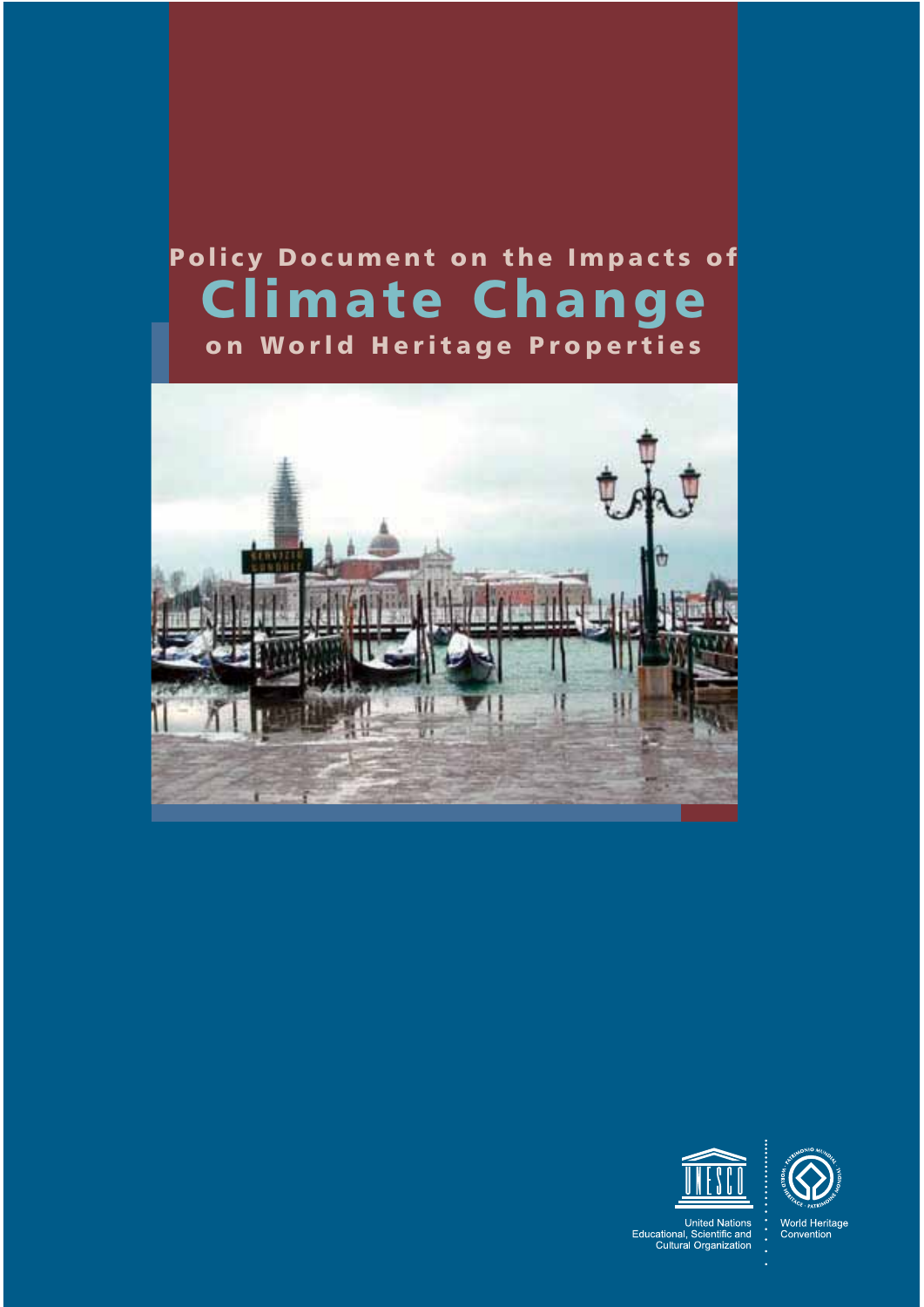# **UNESCO World Heritage Centre publications on climate change:**

Case Studies on Climate Change and World Heritage (June 2007) World Heritage Reports No. 22 – Climate Change and World Heritage (May 2007) World Heritage No. 42 (quarterly journal) (June 2006)

**Cover Photo:** Venice, Italy © Monceau © UNESCO 2008 – Printed by UNESCO – CLT-2008/WS/6

#### **Source:**

Document WHC-07/16.GA/10 adopted by the 16th General Assembly of States Parties to the *World Heritage Convention* (October 2007).

Reproduction is authorized, providing that appropriate mention is made of the source, and copies are sent to the UNESCO address below:

#### **World Heritage Centre UNESCO**

7, place de Fontenoy 75352 Paris 07 SP France Tel : 33 (0) 1 45 68 15 71 Fax : 33 (0) 1 45 68 55 70 E-mail : wh-info@unesco.org Website: http://whc.unesco.org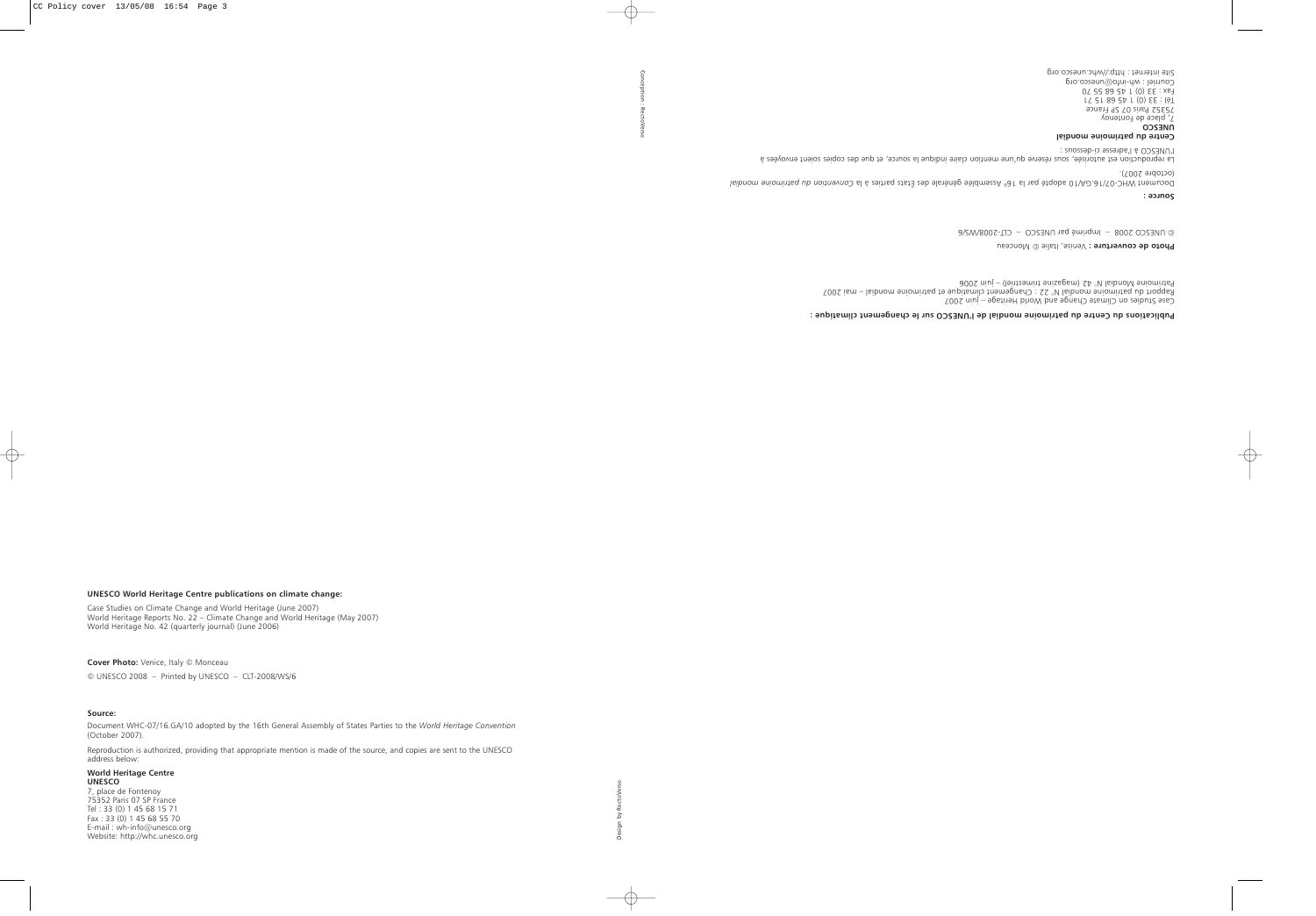|   | <b>Background</b>                                                                | $\overline{2}$ |
|---|----------------------------------------------------------------------------------|----------------|
|   |                                                                                  |                |
|   |                                                                                  |                |
| 2 | Policy Document on the Impacts of Climate Change<br>on World Heritage Properties | 3              |
|   |                                                                                  |                |
|   | <b>Preamble and purpose</b>                                                      | 3              |
|   | Synergies with other international conventions and organizations                 | 4              |
|   | <b>Research needs</b>                                                            | 5              |
|   | Legal questions and alternative mechanisms                                       | 6              |
|   | Mitigation of emissions by the World Heritage community                          | 9              |
|   | <b>Conclusions</b>                                                               | 9              |
|   | • Annex 1                                                                        | 10             |
|   | • Annex 2                                                                        | 12             |
|   |                                                                                  |                |
|   |                                                                                  |                |
|   |                                                                                  |                |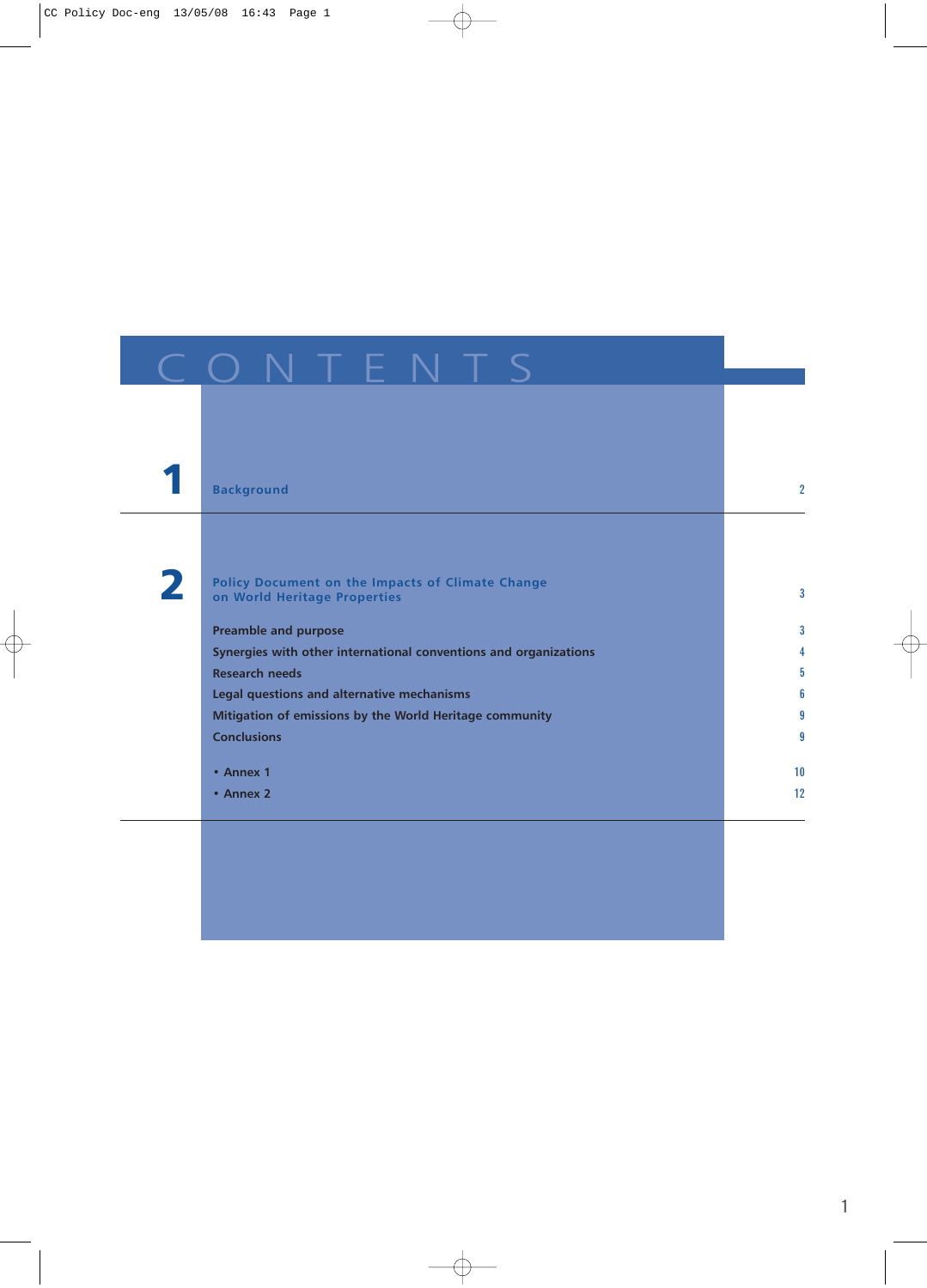# <span id="page-3-0"></span>**Background**

The issue of the impacts of climate change on World Heritage natural and cultural properties was brought to the attention of the World Heritage Committee in 2005 by a group of concerned organisations and individuals. The Committee requested (Decision 29 COM 7B.a) the World Heritage Centre, in collaboration with the *Convention's* Advisory Bodies, interested States Parties and the petitioners, to convene a broad working group of experts to review the nature and scale of the risks arising from climate change and prepare a strategy and report for dealing with the issue. In taking this decision the Committee noted '… that the impacts of climate change are affecting many and are likely to affect many more World Heritage properties, both natural and cultural, in the years to come'.

The group of experts prepared a report on "Predicting and Managing the Effects of climate change on World Heritage' (the Report), as well as a 'Strategy to Assist States Parties to the *Convention* to Implement Appropriate Management Responses" (the Strategy). The Committee reviewed and endorsed these two documents<sup>1</sup> at its 30th session (Vilnius, 2006) (Decision 30 COM 7.1), and requested all States Parties to implement the strategy so as to protect the outstanding universal values, integrity and authenticity of the World Heritage properties from the adverse impacts of climate change.

The Committee further requested the World Heritage Centre to develop, through a consultative process, a draft policy document on the impacts of climate change on World Heritage properties to be presented at the 31st session, and discussed subsequently at the General Assembly of States Parties in 2007. The Committee desired that the draft should include considerations on:

- a) Synergies between conventions on this issue,
- b) Identification of future research needs in this area,

c) Legal questions on the role of the *World Heritage Convention* with regard to suitable responses to climate change,

d) Linkages to other UN and international bodies dealing with the issues of climate change,

e) Alternative mechanisms, other than the List of World Heritage in Danger, to address concerns of international implication, such as climatic change.

Accordingly, a Working Group meeting2, comprising several experts and representatives of convention secretariats, was convened by the World Heritage Centre at UNESCO Headquarters in Paris on 5-6 February 2007. The draft 'Policy Document on the Impacts of Climate Change on World Heritage Properties' was prepared following this meeting and reviewed by various experts, practitioners, as well as representatives of international organizations and the civil society. This draft Policy Document was discussed at the 31st session of the World Heritage Committee (Christchurch, New Zealand, 2007). The views expressed at the Committee were incorporated, and the revised Policy Document was presented to the General Assembly of States Parties at its 16th session (UNESCO, 2007).

The General Assembly adopted the Policy Document and strongly recommended its use by all concerned. It also encouraged UNESCO and the Advisory Bodies to disseminate widely the Policy Document, the Report and the Strategy, including to the general public, and to promote their application.

1. Available at: *http://whc.unesco.org/en/climatechange/* and published as World Heritage Paper No. 22 in English and French.

<sup>2.</sup> Full details of this meeting, including the background document and list of participants is available at: *http://whc.unesco.org/en/activities/471/*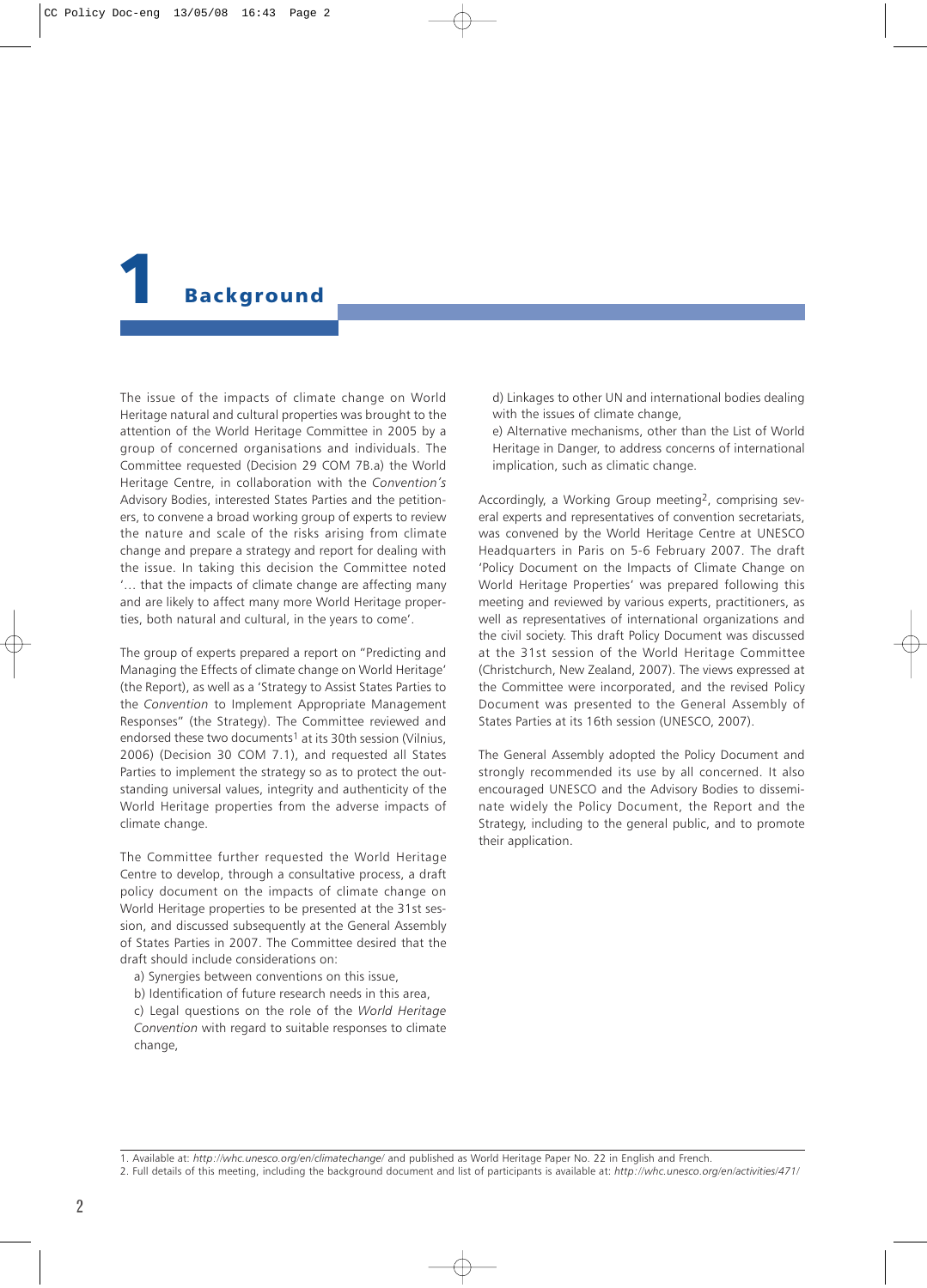# <span id="page-4-0"></span>2 Policy Document on the Impacts of Climate Change on World Heritage Properties

# Preamble and purpose

According to the IPCC3, the average temperature of the earth's surface has risen by 0.74 degrees C° since the late 1800s4 and it is projected to increase by another 1.1 to 6.4 degrees C° by the year 2099. The sea level rose on average by 10 to 20 cm during the 20th century, and an additional increase of 0.18 to 0.59 cm is projected by the end of the current century5. Small Island Developing States (SIDS) are most vulnerable to such sea level rise and severity of extreme weather conditions and could, in some cases, even become uninhabitable6. With the 4th IPCC Assessment Report (Climate Change 2007) it has been widely acknowledged that the scientific basis for understanding the impacts of climate change and options for adaptation and mitigation have been clearly established.

The composition and distribution of natural, human and cultural ecosystems are expected to change as species and populations respond to the new conditions created by climate change. Species may be forced to shift their ranges, but this movement becomes difficult or impossible in heavily fragmented landscapes7. Climate change exacerbates the incidence of pests, pathogens and fires. Warmer temperatures in deserts could threaten species that now exist near their heat tolerance limit, and desertification will increase. The projected declines in glaciers, permafrost and snow cover will affect soil stability and hydrological systems, eventually causing many river systems to dry up. In coastal and marine ecosystems, increased coral bleaching and mortality would profoundly affect the productivity of reef ecosystems8. Thus, climate change will adversely affect, and indeed is already affecting the conservation of World Heritage natural properties<sup>9</sup> and the ecological systems that sustain life.

World Heritage cultural properties are also being variously impacted by climate change. Archaeological remains and related evidence will be affected when the hydrological, chemical and biological processes of the soil change. Since historic buildings materials are more porous than modern constructions, any increases in soil moisture might result in greater salt mobilisation; consequently drying will cause salt crystallisation to damage decorated surfaces. Timber and other organic building materials may be subject to increased biological infestation in altitudes and latitudes that may not have been previously affected. Flooding may damage building materials not designed to withstand prolonged immersion. Increases in storminess and wind gusts can lead to structural damage. Desertification, salt weathering and erosion is already threatening cultural heritage in desert areas. Climate change may also cause social and cultural impacts, with communities changing the way they live, work, worship and socialise in buildings sites and landscapes, possibly migrating and abandoning their built heritage. Further, climate change may also cause impacts on livelihoods, food security, and the social fabric as a whole.

Deeply concerned about the adverse impacts which climate change is having or may have on the Outstanding Universal Value (OUV), integrity and authenticity of World Heritage properties, the World Heritage Committee launched an initiative at its 29th session (Durban 2005) to investigate the issue in detail. The resulting report on 'Predicting and Managing the effects of Climate Change on World Heritage', as well as a 'Strategy to assist States Parties to Implement Appropriate Management Responses' were considered and endorsed by the Committee at its 30th session (Vilnius, 2006)<sup>10</sup>. These two documents present a detailed analysis of the threats posed to both natural and cultural World Heritage properties by climate change and discuss some of the preventive and corrective actions that

<sup>3.</sup> Intergovernmental Panel on Climate Change – 'IPCC 4th Assessment Report: Summary for Policymakers'.

<sup>4.</sup> The 2007 IPCC update of the range of projected temperature change is 1.8 to 4°C – www.ipcc.ch.

<sup>5.</sup> IPCC - Climate Change 2007: The Physical Science Basis, Summary for Policy Makers. It is estimated that, depending on the emission scenario, sea level rise could reach [0.18 – 0.38] to [0.26 – 0.59] m on average for 2090-2099 compared to 1980-1999.

<sup>6.</sup> UNFCCC (2005), Climate Change, Small Island Developing States (SIDS). Issued by the Climate Change Secretariat (UNFCCC), Bonn, Germany. 7. Hotspots Revisited: Earth's biologically richest and most endangered terrestrial ecoregions, Russel A. Mittermeier et al. 2004, CEMEX, S. A. de C.V.

<sup>8.</sup> Climate Change and Biodiversity, 2002, Intergovernmental Panel on Climate Change (IPCC) Technical Paper V.

<sup>9.</sup> *WHC-05/29.COM/7B.*Rev, State of conservation reports of properties inscribed on the World Heritage list, UNESCO 2005.

<sup>10.</sup> Document *WHC-06/30.COM/7.1* and published as World Heritage Paper No 22.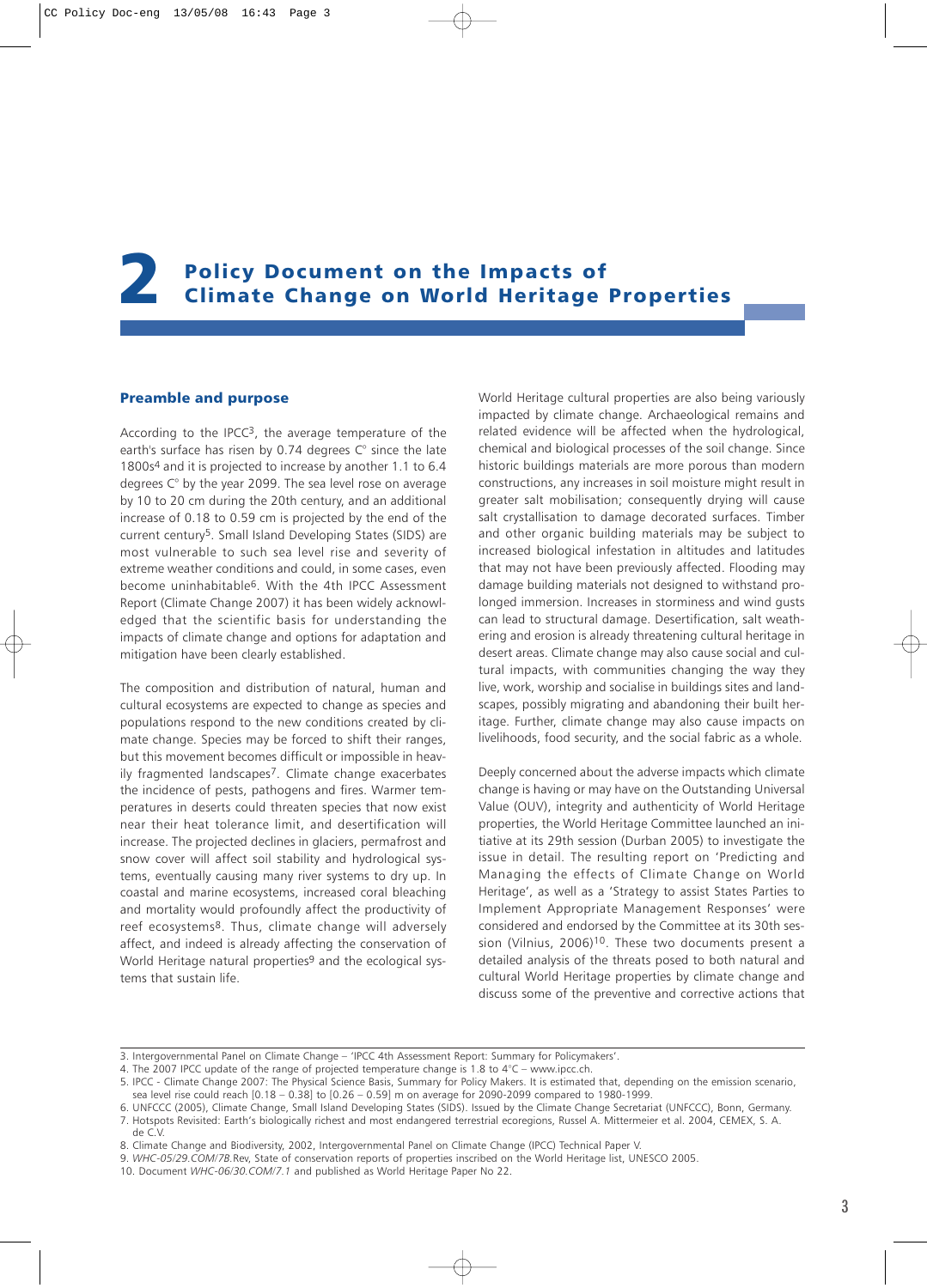<span id="page-5-0"></span>are possible, as well as actions relating to the sharing of information and knowledge.

Mindful of the various issues already covered in detail in the above-mentioned report and strategy, this policy document is principally aimed at providing the World Heritage decision / policy-makers with guidance on a limited number of key issues (synergies, research needs and legal issues). For all other general issues dealing with the impacts of climate change on World Heritage properties and management responses document *WHC-06/30.COM/7.1* (World Heritage Paper No. 22) should be consulted.

The following definitions will be used throughout this policy document:

Climate change: *a change in climate which is attributed directly or indirectly to human activity that alters the composition of the global atmosphere and which is in addition to natural climate variability observed over comparable time periods (UNFCCC).*

Adaptation: *the adjustment in natural or human systems, in response to actual or expected climatic stimuli or their effects that moderate harm or exploit beneficial opportunities (IPCC).*

Mitigation: *an anthropogenic intervention to reduce the sources or enhance the sinks of greenhouse gases (IPCC).*

# Synergies with other international conventions and organizations

# **Global level**

Actions by the World Heritage Centre and the Advisory Bodies related to climate change will seek to take advantage of synergies to better coordinate and enhance effective implementation of the *World Heritage Convention* by capitalizing upon each organization's strengths, and aiming to avoid overlap and duplication with, and respect the individual mandates of, other international organizations and mechanisms.

The World Heritage Centre and the Advisory Bodies will facilitate knowledge creation through networking for research, information sharing, exchange of best practice, education and training, awareness raising, and capacity building between the *World Heritage Convention* and other conventions, international bodies, universities, research institutions, the private sector, NGOs, and other relevant programmes working on climate change issues.

The World Heritage Centre will strengthen its relationship with the UNFCCC and IPCC Secretariats, which are the key international organizations working on climate change, and explore how the Biodiversity Liaison Group<sup>11</sup> can best assist in developing synergies, and explore existing processes in other conventions, including the UN Convention to Combat Desertification (UNCCD) and other UNESCO initiatives, such as the Man and the Biosphere Programme (MAB).

The *World Heritage Convention*'s comparative advantage lies in its management of outstanding cultural and natural heritage properties around the world, and the breadth of States Parties' obligations to protect these properties. Actions taken at these iconic properties attract considerable attention and can influence the adoption of good management practices elsewhere. Therefore, the World Heritage Centre will focus its efforts on optimizing this comparative advantage by actively promoting, in cooperation with States Parties, the use of World Heritage properties in the activities of other conventions, international bodies and programmes working on climate change. Priority in all climate change related actions under the *Convention* will be given to properties in Africa and Small Island Developing States (SIDS).

Recognizing the overarching objective of safeguarding the outstanding universal values of World Heritage properties, World Heritage properties can serve as laboratories where monitoring, mitigation and adaptation processes can be applied, tested and improved. They can partner with relevant organizations in field activities on mitigation and adaptation strategies, methodologies, tools and/or pilot projects. The World Heritage Centre and the Advisory Bodies will lead and coordinate in the collection and wide dissemination of lessons learned and best practice developed through such partnerships.

The World Heritage Centre and the Advisory Bodies will cooperate with States Parties and other relevant organizations during the reactive monitoring and periodic reporting processes and in research activities, so that the impacts of, adaptation to, and mitigation of climate change are properly assessed, reported and managed. The use of the UNFCCC Compendium on methods and tools to evaluate impacts of, vulnerability and adaptation to, climate change will be promoted.

<sup>11.</sup> Comprising the Heads of the Secretariat for the Convention on Biological Diversity (CBD), the Ramsar Convention, the Convention on Migratory Species (CMS), the Convention on International Trade in Endangered Species of Wild Fauna and Flora (CITES), the *World Heritage Convention* and the International Treaty on Plant Genetic Resources (ITPGR).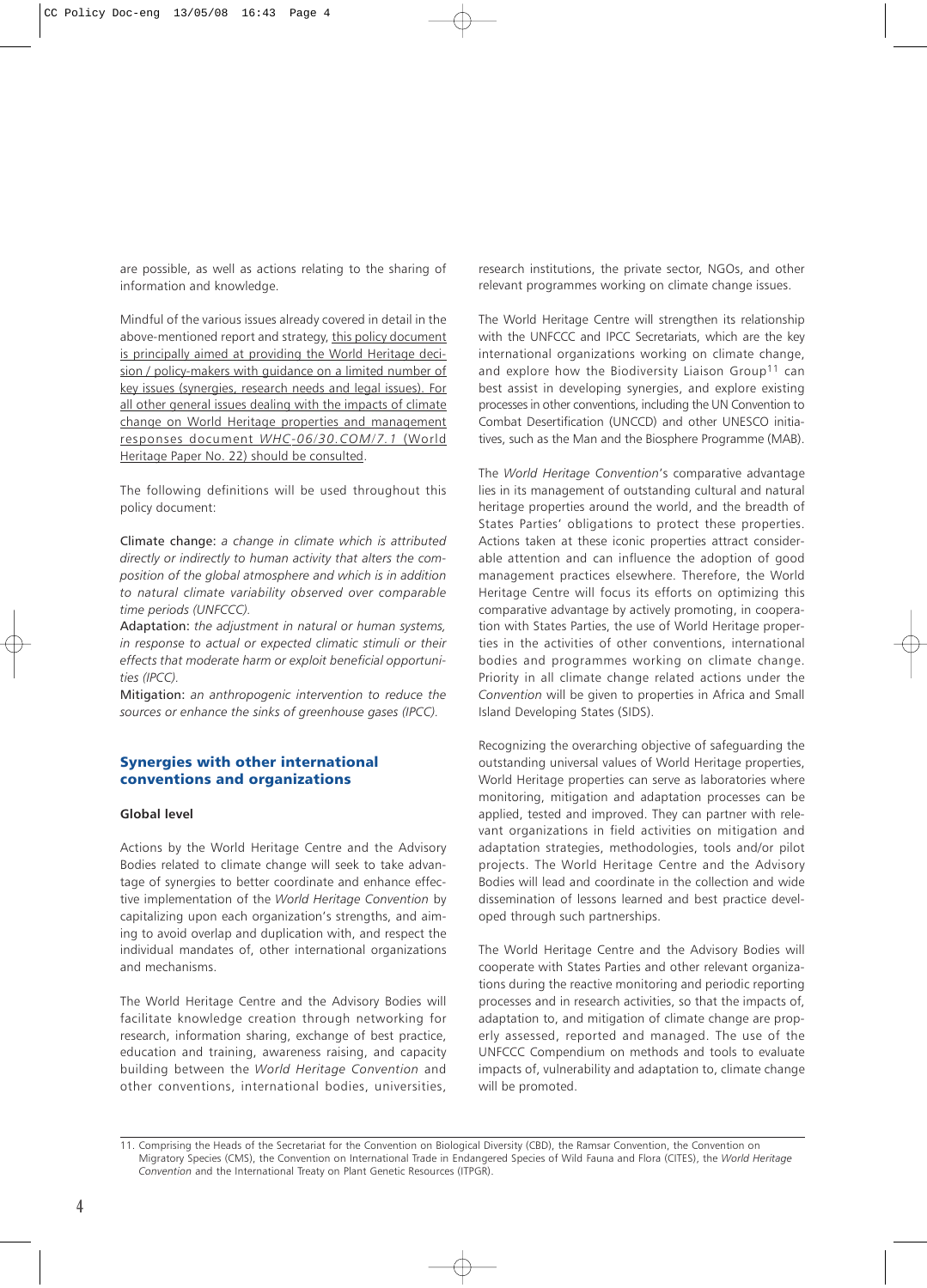# <span id="page-6-0"></span>**States Parties level**

States Parties to the *World Heritage Convention* need not rely solely on the *World Heritage Convention* process to integrate their approaches to World Heritage and climate change. They will work with the climate change policy and decision-makers within their own countries as the primary response to the challenges that climate change poses for World Heritage.

States Parties and managers of individual World Heritage properties will consider undertaking site-level monitoring, mitigation and adaptation measures, where appropriate. Some properties may be able to be involved in sequestration and carbon offset activities as part of broader national mitigation approaches and this will be the primary level of focus. They will also integrate these actions in risk preparedness policies and action plans, making use of the 'Strategy for Risk Reduction at World Heritage Properties'12.

States Parties may use the opportunities presented by the 'Nairobi Work Programme on Impacts, Vulnerability, and Adaptation to Climate Change'13 under the UNFCCC, and other ongoing processes, to address adaptation to climate change at World Heritage properties. They are encouraged to participate in the United Nations Climate Change conferences with a view to achieving a comprehensive post-Kyoto agreement.

States Parties work at the national level, but will also establish appropriate thematic, regional and global linkages and cooperation to understand, access, fund and implement mitigation and adaptation strategies, actions, tools and/or pilot projects. Efforts at World Heritage property level to mitigate and adapt to climate change will be coordinated with other conventions and international bodies working on climate change, to create synergies, integrate activities and avoid duplication.

States Parties and managers of individual World Heritage properties will include climate change messages in communication, education and interpretation activities as appropriate, to build public awareness and knowledge of climate change, its potential impacts on World Heritage properties and their values, and the ongoing activities or available options for adaptation and mitigation.

# Research needs

# **Key challenges**

There is presently a lack of data that is specifically relevant to understanding climate change impacts on World Heritage properties, particularly cultural properties. This situation is further compounded by a lack of adequate capacity and financial resources for research and its application, especially in developing countries, to understand and address climate-related issues. Such lack of knowledge and capacity makes it difficult to assess the loss of key values of World Heritage properties as a consequence of climate change. Addressing these gaps in knowledge, information and capacity, and performing vulnerability assessments will assist in determining priorities for management action.

# **Principles**

Research on climate change at World Heritage properties will be carried out through partnerships with and influence of those who are conducting or can carry out such research or who fund research programmes. The site-specific nature of the climate change problems facing properties, make them ideal as laboratories for long-term climate change impact monitoring and testing of innovative adaptation solutions.

Considerable research is currently underway on the impacts of climate change, particularly in relation to natural ecosystems. However, much of this research is not focused on World Heritage properties and thus, links will be established with relevant organizations to ensure that ongoing generic research on climate change incorporates the effects of climate change on World Heritage properties.

Research will also be used as a means for capacity building among site managers and to raise awareness among the public which, in turn, may help build public and political support. Involving properties in research relating to climate change will also enable them to identify specific research needs and better apply research results to assist the management of the properties.

Research must draw wider conclusions or develop approaches (such as management frameworks) that enable knowledge transfer to take place among properties and regions. For example, the approach taken by the EU 6th Framework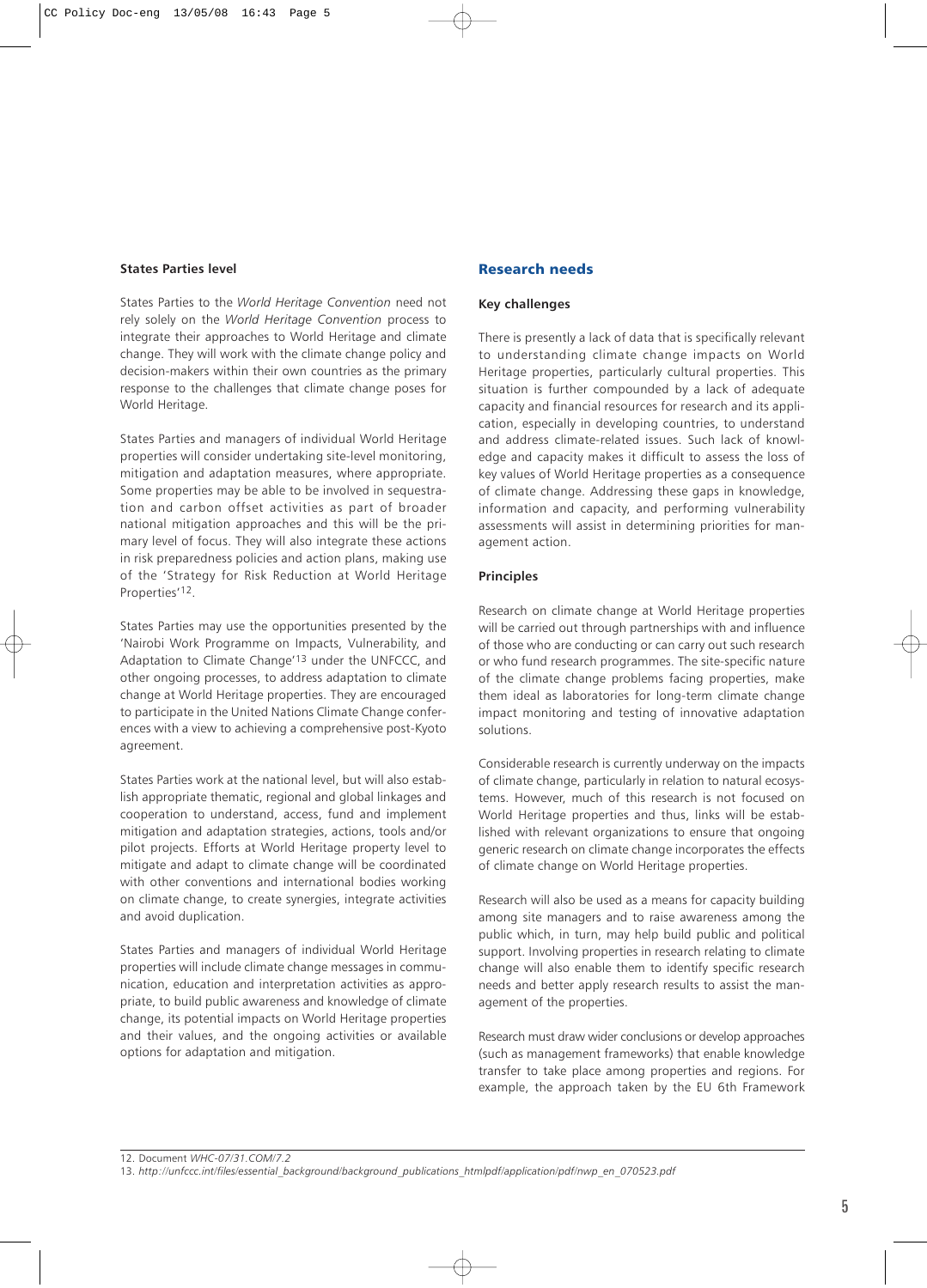<span id="page-7-0"></span>Programme research project on Global Climate Change Impacts on the Built Heritage and Cultural Landscapes14 in producing a Climate Change Vulnerability Atlas and in developing drying strategies for different types of historic structures for the European Region can be a model for other regions of the world.

# **Specific research priorities**

World Heritage site managers and researchers will continue to better develop their use of both traditional and advanced technologies in order to increase baseline data, including data on climate variables for each property or network of representative properties. This will necessitate the gathering of climate data sets and climate projections from various models for different regions/properties. This will enable better understanding of the links between climate change and local impacts, including the relevance of particular environmental variables to different properties.

Three different strands of research needs have been identified:

- 1. Research that responds to increased risk factors such as fire, drought, floods, avalanches, glacial lake outbursts, to support disaster management plans for properties.
- 2. Socio-economic research, such as cost-benefit analysis, valuing the economic losses from climate change and contingent valuation, as well as research into the impacts of climate change on societies, particularly traditional ones or in sites such as cultural landscapes where the way of life contributes to the OUV.
- 3. Research into the nature and sources of other stress factors (e.g. pollution, sedimentation, deforestation, poaching) impacting on properties, which can greatly reduce their resilience to the impacts of climate change.

These provide the foundation for capacity building for adaptive management among site managers and will receive high priority. In addition, specific research priorities for natural and cultural properties are detailed in the Annex 1 and States Parties will work with appropriate partners to support and fund these research needs.

#### **Advocacy and implementation**

Research in relation to the impacts of climate change on World Heritage properties will be linked to a clear course of follow-up action, including awareness raising. In particular the following will be ensured:

- 1. Research results will be translated into practical tools that can assist managers in developing their adaptive management responses. Options for the creation of a clearing-house mechanism of best-practice case studies on climate change, either separately or linked to similar mechanisms, such as those under the UNFCCC, CBD, UNCCD, or CMS will be investigated.
- 2. Problems being experienced by managers will be clearly translated into research questions to ensure that gaps in knowledge are identified and are used to inform the development of relevant research programmes and translation of such research into useful guidelines and protocols for best practice.
- 3. The World Heritage Committee will influence and inform international research programmes of the information needs of World Heritage properties. The World Heritage Centre and Advisory Bodies will work with and seek to influence organisations that fund research to invest in research relating to climate change impacts on World Heritage properties.

# Legal questions and alternative mechanisms

Legal questions on the role of the *World Heritage Convention* with regard to suitable responses to climate change, and alternative mechanisms, other than the List of World Heritage in Danger, are addressed in the following paragraphs through a critical analysis of the existing provisions of the *Convention* and its *Operational Guidelines*. Additionally some specific legal questions are dealt with in Annex 2, which can provide further guidance on this subject.

# **Duties and obligations of States Parties under the** *Convention*

Article 4 is a central provision of the *Convention*:

*Each State Party to this Convention recognizes that the duty of ensuring the identification, protection, conservation, presentation and transmission to future generations of the cultural and natural heritage referred to in Articles 1 and 2 and situated on its territory, belongs primarily to that State.* It will do all it can to this end, to the utmost of its own resources and, where appropriate, with any international assistance and co-operation, in particular, financial, artistic, scientific and technical, which it may be able to obtain. (Emphasis added)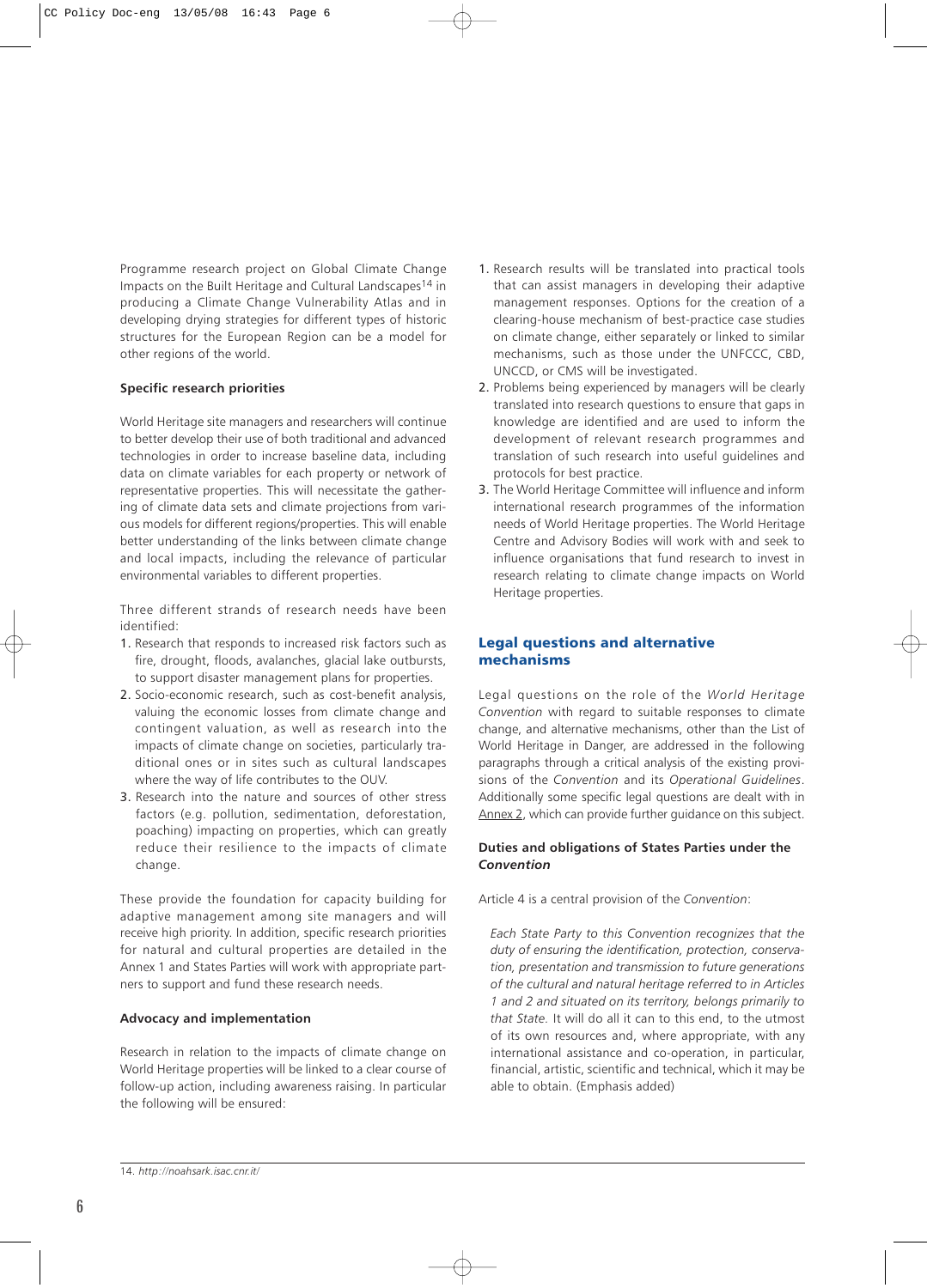In the context of climate change, this provision will be the basis for States to ensure that they are doing all that they can to address the causes and impacts of climate change, in relation to the potential and identified effects of climate change (and other threats) on World Heritage properties situated on their territories.

In addition to the duty set out in Article 4, Article 5 places a number of obligations on States Parties:

*To ensure that effective and active measures are taken for the protection, conservation and presentation of the cultural and natural heritage situated on its territory, each State Party to this* Convention *shall endeavour, in so far as possible, and as appropriate for each country (…)*

*To take the appropriate legal, scientific, technical, administrative and financial measures necessary for the identification, protection, conservation, presentation and rehabilitation of this heritage.*

# **Article 6 of the** *World Heritage Convention*

Under Article 6, '…*the States Parties to this* Convention *recognize that [such heritage] constitutes a world heritage for whose protection it is the duty of the international community as a whole to co-operate*'. Under Article 6 (3), States Parties undertake '*not to take any deliberate measures which might damage directly or indirectly the cultural and natural heritage*'.

Part of that international cooperation in the context of climate change will include a collaborative approach to assess and address the causes and effects of climate change on World Heritage properties.

# **Revisions to the** *Convention***'s** *Operational Guidelines*

Having regard to the duties and obligations of States Parties found in the *Convention*, 15 the World Heritage Committee will specifically consider taking climate change into account in the next revision cycle of the *Operational Guidelines* to the *Convention*.

# *Preparation of nominations*

• Para 132.1: Identification of the property: the need to adapt boundaries will be one of the more significant implications of climate change if OUV is to be maintained

in the future. In many cases larger or altered areas will be required, necessitating boundary modification or enlargement.

- Para 132.2: Description of the property: the description of the history and development of the property can be required to include the history of threats to the property; threats arising from the effects of climate change will be particularly noted.
- Para 132.4: State of conservation and factors affecting the property: when adverse effects resulting from climate change are evident, climate change will be included as a threat in the description of factors affecting the property, and it will be used as a baseline to monitor the state of conservation of the property in the future.
- Para 132.5: Protection and management: relevant provisions will be considered to incorporate climate change concerns in the planning and management requirements to ensure adequacy of adaptation and mitigation measures at the site level.

#### *Monitoring*

# *Reactive monitoring*

Given that climate change effects are relevant to a wide range of both natural and cultural properties, the World Heritage Committee will consider that the reactive monitoring provisions are made more specific as a basis for monitoring of and reporting on the site-specific effects of climate change on World Heritage properties, particularly in the following paragraphs:

- Para 173 (a) relating to indications of threats or significant improvement;
- Para 173 (c) relating to information on any threat or damage to or loss of outstanding universal value, integrity and/or authenticity.
- Paras 175 and 176 relating to reactive monitoring; in the context of necessary restoration measures to maintain its OUV these will include measures to adapt to the effects of climate change, as well as measures to mitigate those effects, at least at the site level.

# *The List of World Heritage in Danger*

While the enumeration of 'serious and specific dangers' under Article 11 (4) of the *Convention* does not specifically refer to climate change (which was not in serious contemplation in the early 1970s), the language is clearly sufficiently broad to include its effects.

15. Specifically Articles 4, 5, 6, 7 and 11 and the obligations of States Parties for reporting and monitoring under Article 29.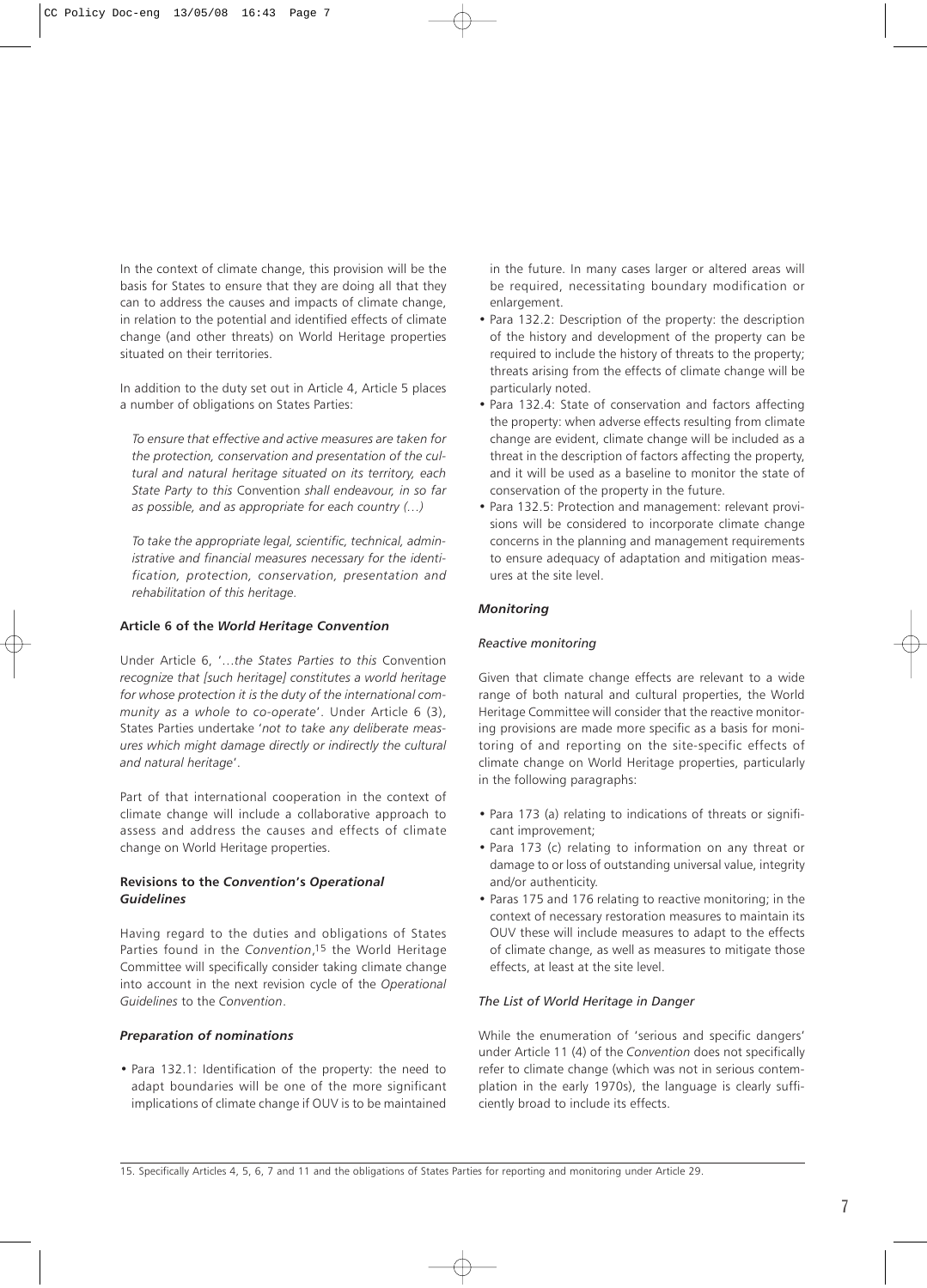The *Operational Guidelines*, in Paras 179 and 180, set out the criteria for placing cultural and natural properties on the 'In-Danger' list for both ascertained and potential dangers. Para 181 provides that the 'factor or factors which are threatening the integrity of the property must be those which are amenable to correction by human action'.

Currently, only Para 179 (b) makes reference to 'climatic or other environmental factors' as a potential danger, but only in respect of cultural properties. Hence, these provisions will be clarified to include specific reference to the effects of climate change, particularly focusing on possible adaptation measures at site level, but also recognizing that the causes of climate change 'are amenable to correction by human action' by the global community of States Parties.

# *Periodic reporting*

Under paragraph 199 of the *Operational Guidelines*, States Parties are requested to submit reports on legislative and administrative provisions adopted concerning the application of the *Convention*, including the state of conservation of their World Heritage properties. The World Heritage Committee will consider a specific obligation for States to report on the climate change related threats and impacts to OUV, and the efforts being made by way of mitigation and adaptation measures to address them.

## *Management planning and management systems*

Sub-paragraph 5 of para 132 requires the inclusion of a management plan in the nomination submission process, and Para 118 contemplates the inclusion of risk preparedness as an element in World Heritage properties management plans and training strategies. The World Heritage Committee will consider strengthening the management planning and management system provisions of the *Operational Guidelines* concerning site level adaptation and mitigation measures.

# **Criteria for identifying World Heritage properties most affected by climate change**

The World Heritage Committee and the Advisory Bodies will develop, in consultation with States Parties, criteria for identifying those properties which are most threatened by climate change. The identification of such properties was

contemplated in Decision 29COM 7B.a (Durban, 2005), as well as in Decision 30 COM 7.1 (Vilnius, 2006) wherein the World Heritage Committee also urged that pilot projects be implemented at specific World Heritage properties.

These criteria will be used not only while considering the inclusion of properties on the List of World Heritage in Danger, but will also form the basis for prioritising vulnerability assessment, mitigation and adaptation activities. The need for incorporating these criteria into the *Operational Guidelines* will be considered only after assessing their utility for this purpose.

# **The precautionary approach in World Heritage decision-making in the context of climate change**

Given the increasing application of the precautionary approach in international law and policy16, the World Heritage Committee will consider specifically incorporating reference to it within the *Operational Guidelines*. The fact that the approach has been adopted in the UNFCCC provides a useful example, and its application to protection and conservation concerning World Heritage is obvious. The UNFCCC includes this under Article 3 (Principles) as follows:

'The Parties should take precautionary measures to anticipate, prevent or minimize the causes of climate change and mitigate its adverse effects. Where there are threats of serious or irreversible damage, lack of full scientific certainty should not be used as a reason for postponing such measures, taking into account that policies and measures to deal with climate change should be cost-effective so as to ensure global benefits at the lowest possible cost. To achieve this, such policies and measures should take into account different socio-economic contexts, be comprehensive, cover all relevant sources, sinks and reservoirs of greenhouse gases and adaptation, and comprise all economic sectors. Efforts to address climate change may be carried out cooperatively by interested Parties.'17

The explicit adoption of the precautionary approach by the World Heritage Committee as a consideration in decisionmaking in general will encourage States Parties and the Advisory Bodies to use the emerging knowledge relating to the implementation of the precautionary approach18 to deal more actively with risk and uncertainty when making decisions concerning the effects of climate change on World Heritage properties.

<sup>16.</sup> *See for example 1992 Rio Declaration on Environment and Development Principle15.*

<sup>17. 1992</sup> Framework Convention on Climate Change, Article 3 (3).

<sup>18.</sup> See Trouwborst, A. *Evolution and Status of the Precautionary approach in International Law*, Kluwer 2001; de Sadeleer, Nicolas. *Environmental Principles – From Political Slogans to Legal Rules.* Oxford; Cooney, R. and Dickson, B. *Biodiversity and the Precautionary approach: Risk and Uncertainty in Conservation and Sustainable Use*, Earthscan 2006.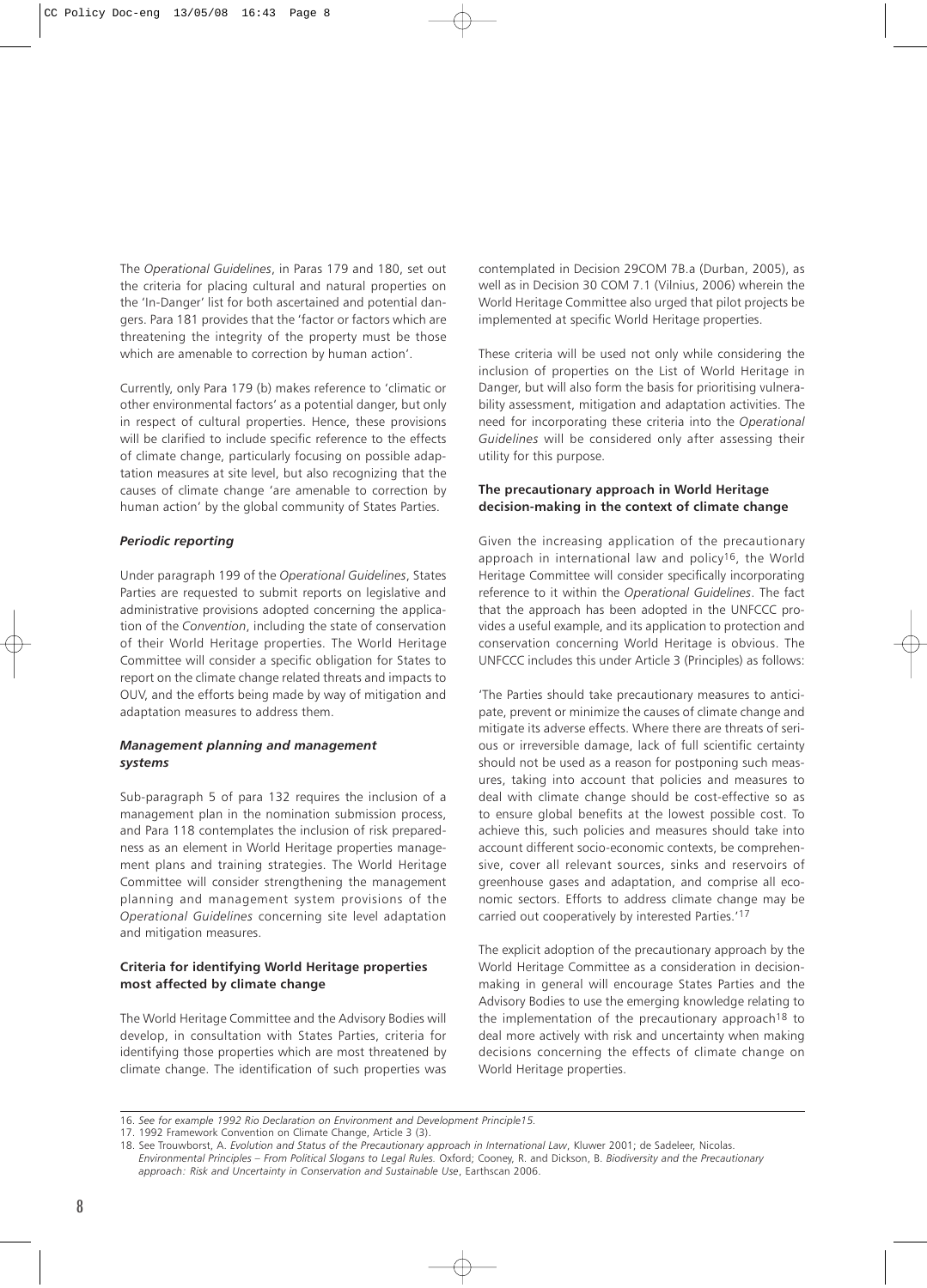# <span id="page-10-0"></span>Mitigation of emissions by the World Heritage community

While the main focus of the response strategy under the *World Heritage Convention* will be on site-level adaptation, several activities under the *Convention* and by the World Heritage community result in the emission of greenhouse gases. Therefore, mitigation options will be explored and actions taken for reducing and/or offsetting these emissions (e.g. as done in the case of Yosemite National Park, California, USA), and these practices will be publicized. The network of World Heritage cities offers an unparalleled opportunity to promote and highlight the use of energy efficient and carbon neutral technologies.

Mitigation measures will also include the following: a recycling program at the World Heritage Centre with progressive, phased targets; progressively increasing use of web- and video-conferencing technologies in order to obviate the need to undertake travel; progressively decreasing paper usage at Committee meetings by encouraging the dissemination and utilization of electronic documents; progressively decreasing the number of air trips on Committee business; measures to ensure that meetings will be carbonneutral (e.g. Christchurch, 2007); and where airline flights are necessary and unavoidable, the purchasing of carbon offsets from a Gold Standard, including providing meeting budgets with financing for such offsets.

# **Conclusions**

The following key principles emerge from this policy document:

- i. In addressing the impacts of climate change on the outstanding universal value, integrity and authenticity of World Heritage properties, the World Heritage community will work in cooperation with other partners that also have responsibility, resources and expertise related to this challenge.
- ii. The World Heritage Committee will be an advocate for relevant climate change research, and work to influence and support partners that are mandated and resourced to carry out such research.
- iii. World Heritage properties will be used wherever appropriate and possible as a means to raise awareness about the impacts of climate change upon World Heritage to act as a catalyst in the international debate and obtain support for policies to mitigate climate change, and to communicate best practices in vulnerability assessments, adaptation strategies, mitigation opportunities, and pilot projects.
- iv. Climate change will be considered in all aspects of nominating, managing, monitoring and reporting on the status of these properties.
- v. In considering the threat posed by climate change to the OUV, authenticity and/or integrity of a World Heritage property, the World Heritage Committee will use the existing tools (e.g. List of World Heritage in Danger) and processes (e.g. Reactive Monitoring, Periodic Reporting) of the *Convention* and its *Operational Guidelines*. When the *Operational Guidelines* are revised, the Committee will consider whether specific references to climate change need to be included.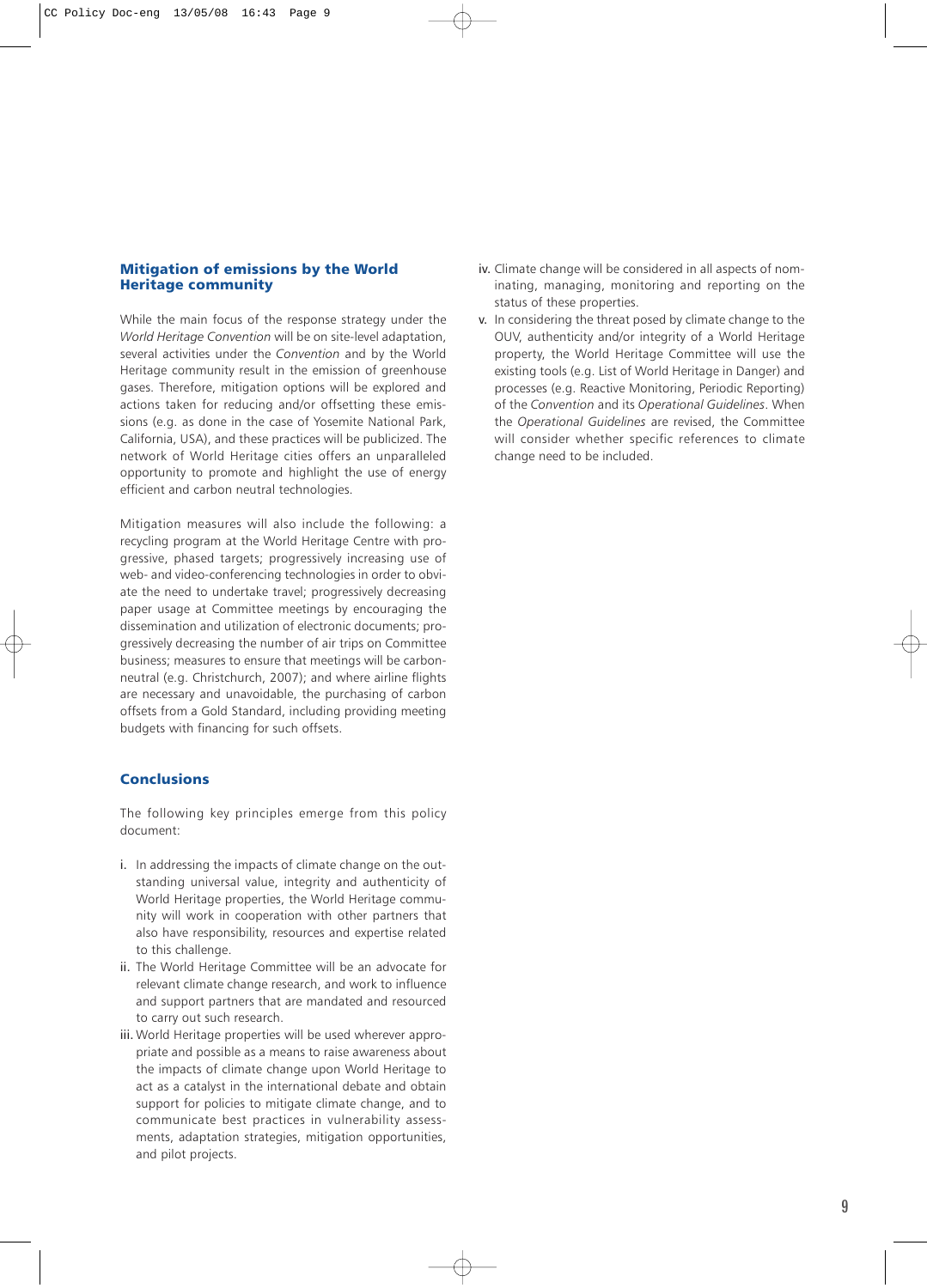#### <span id="page-11-0"></span>Annex 1

# Specific research priorities

# **Natural heritage**

In order to set priorities for a management response to climate change, the following research is particularly required in relation to natural World Heritage properties:

#### 1. General:

- To identify natural World Heritage properties most at risk from the impacts of climate change to enable a clearer identification of priorities for overall response actions to avoid or alleviate impacts.
- To identify the most suitable monitoring and evaluation systems to enable the most effective detection of climate change and its impacts at natural properties to project how these impacts will threaten World Heritage values over time and space.

#### 2. Research in relation to criterion (vii) 'beauty':

• To identify how climate change affects aesthetic and scenic values, e.g. of waterfalls and wetlands, through changes in extreme weather events, fire and water regimes, vegetation and other landscape scale patterns and processes. Also to identify how climate change can affect superlative natural phenomena such as wildlife migrations and concentrations through seasonal changes in climate parameters, fire and water regimes, food availability and nutrient cycles.

# 3. Research in relation to impacts on criterion (viii) 'geodiversity':

• To identify the potential direct and indirect impacts of climate change on fossil, geological and geomorphologic values, e.g. from sea level rise and changes in extreme weather events, fire and water regimes (e.g. important for caves), weathering and erosion (e.g. important for fossils).

# 4. Research in relation to impacts on criteria (ix) and (x) 'biodiversity':

- To identify species and ecosystems within properties which are most threatened by climate change (e.g. species with limited altitudinal range, coral reefs, and glaciers).
- To identify the climate sensitivity of species and ecosystems to provide a greater indication of those values which are most susceptible to climate change (such as from fire, invasive species, drought, etc) and also to identify how much climate change (direction, magnitude, rate, means vs. extremes) is too much in relation

to specific values. Understanding the climatic thresholds of key species and communities is essential for planning effective management responses.

- To identify 'climate refugia' for biodiversity values inside and outside properties. Since ongoing evolutionary processes are a value, it is important to have some idea where ecosystems are most likely to be able to adapt to climate change without significant loss of their functions, components and structures.
- To identify criterion (ix) and (x) properties most at risk, as well as means to avoid or alleviate impacts.

# 5. Research in relation to impacts on integrity (size, shape, boundaries, buffer zones, management, threats, etc.):

- To identify key direct and indirect impacts of climate change on the integrity of specific properties and how this research can best be used to guide field management responses at the site level.
- To identify the most effective means to build connectivity between properties and surrounding landscapes (for example through habitat corridors and buffer zones) to promote resilience of species and communities.

# 6. Other research in relation to natural World Heritage properties:

• To identify how properties contribute to greenhouse gas emissions, sequestration and storage. This could assist in recognizing carbon values of forest and other properties to increase leverage for conservation and potential for sustainable financing through carbon offset projects.

# **Cultural heritage**

The following research in the cultural heritage area is needed in order to enable priority setting for a management response to climate change:

- Understanding the vulnerability of materials (indoor, outdoor, buried) to climate variables (for example, particularly too much or little moisture effects).
- Understanding how traditional materials and practices need to adapt to extreme weather events and a changing climate.
- Development of fail-safe methods and technologies for monitoring the impact of climate change at properties.
- Understanding climate change impacts causing changes in society i.e. movement of peoples, displacement of communities, their practices, livelihoods, and their relation with their heritage.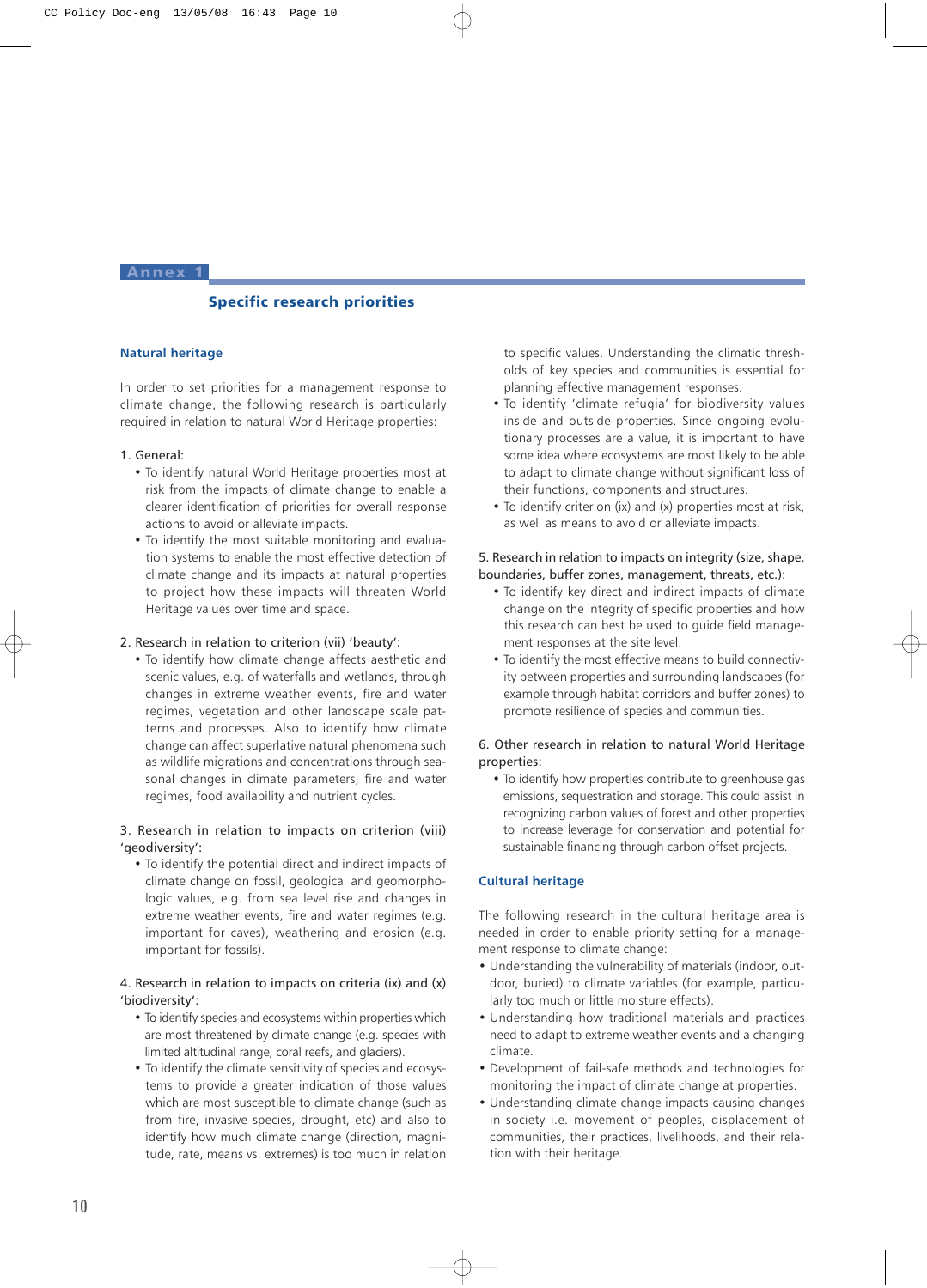Future research needs in the area of climate change and cultural World Heritage are clustered under the following 5 themes:

- Understanding materials vulnerability
- Monitoring change
- Modelling and projecting climate behaviour
- Managing cultural heritage
- Preventing damage

Research needs have been identified from public statements, scientists, heritage managers and decision-makers. While these have a bias to the European region where two scientific research projects on climate change impacts on cultural heritage, *Engineering Historic Futures* (UK) and *Global Climate Change Impact on Built Heritage and Cultural Landscape (EU)*, have taken place, the priorities are relevant also to World Heritage.

# 1. Understanding materials vulnerability:

The environment-materials interface is an area in critical need of research. Key aspects relate to the effects of too much or too little moisture and temperature changes and how change mechanisms such as salt crystallization in materials and biological changes on the surface of materials are amplified. Scientific research on the impact of extreme weather (including rain penetration, high summer temperatures and chloride loading) on traditional materials and practices is needed in order to provide justification for changing a way of life that may no longer be sustainable. Cross-field monitoring should be used to develop key indicators of impact in terms of scale, time and design. Individual properties and buildings need to be studied for better understanding of which surfaces of a monument are more vulnerable, to develop knowledge on the behaviour of materials and to respond to indoor environmental changes as a function of external climate.

#### 2. Monitoring change:

It is important to recognize that a large amount of data and tools are already available in complementary fields for cultural heritage, for example in geo-archaeology and in microbiology. This research needs to be built upon, though clearly specific research is needed because of the general lack of research in climate change impacts and cultural heritage. There are also currently no standards, protocols, indicators and databases within the field of cultural heritage and climate change. This suggests that research needs to focus in two directions: on the impact of climate change on local scales, especially in cities, where there are concentrations of people and cultural heritage; and in the development of new technological tools – advanced yet simple to

use on site, to enable monitoring of change and to validate conservation decisions. While sensors need to be both inexpensive and sturdy, it is important that much progress is made in technology development, with a focus on remote sensing products such as gas phase bio-sensing. This will enable the small group of scientists working in this field to provide remote support to site managers who are prioritizing the managed change of cultural heritage.

# 3. Modelling and projecting climate behaviour:

Research concerning climate change and cultural heritage, even at a European level, is in a nascent stage. This has concentrated on broad regional climate change impacts and not on the impact on individual buildings and ensembles. It is necessary to assign probabilities of damage to specific properties, but this requires ensembles of climate models to be used and for research to be carried out on sub-grid climate models. This approach would have a much better spatial resolution than the current 50km grid. State-of-theart computer simulation must be used if site managers are to understand better the potentially catastrophic effect on properties of sporadic and extreme events and to use risk management to forecast the effect of natural disasters on specific World Heritage properties. Research on disaster preparedness must therefore focus on hazard recognition and the quantification and prioritization of climate change risks.

#### 4. Managing cultural heritage:

There are three broad categories of the cultural heritage climatic environment: outdoor, indoor and buried. The advantage of using these categories is that they guard against the assumption that one technical solution is universally applicable. It is useful to encourage the public to consider the value of cultural and natural properties at the same time, as integral to each other and to the quality of life. Developing mutual dependence where appropriate will allow relevant scientific data to be shared among scientists and managers of both categories of properties, since it is not possible to wait for all the research to be done for management changes to take place in response to climate change. The development of synergies and cooperation is vital in this complex field.

# 5. Preventing damage:

All cultural heritage must be considered completely vulnerable to severe natural disasters and to phenomena associated with climate change. While it is not possible to prevent damage all of the time, research is imperative if damage is to be avoided at least some of the time.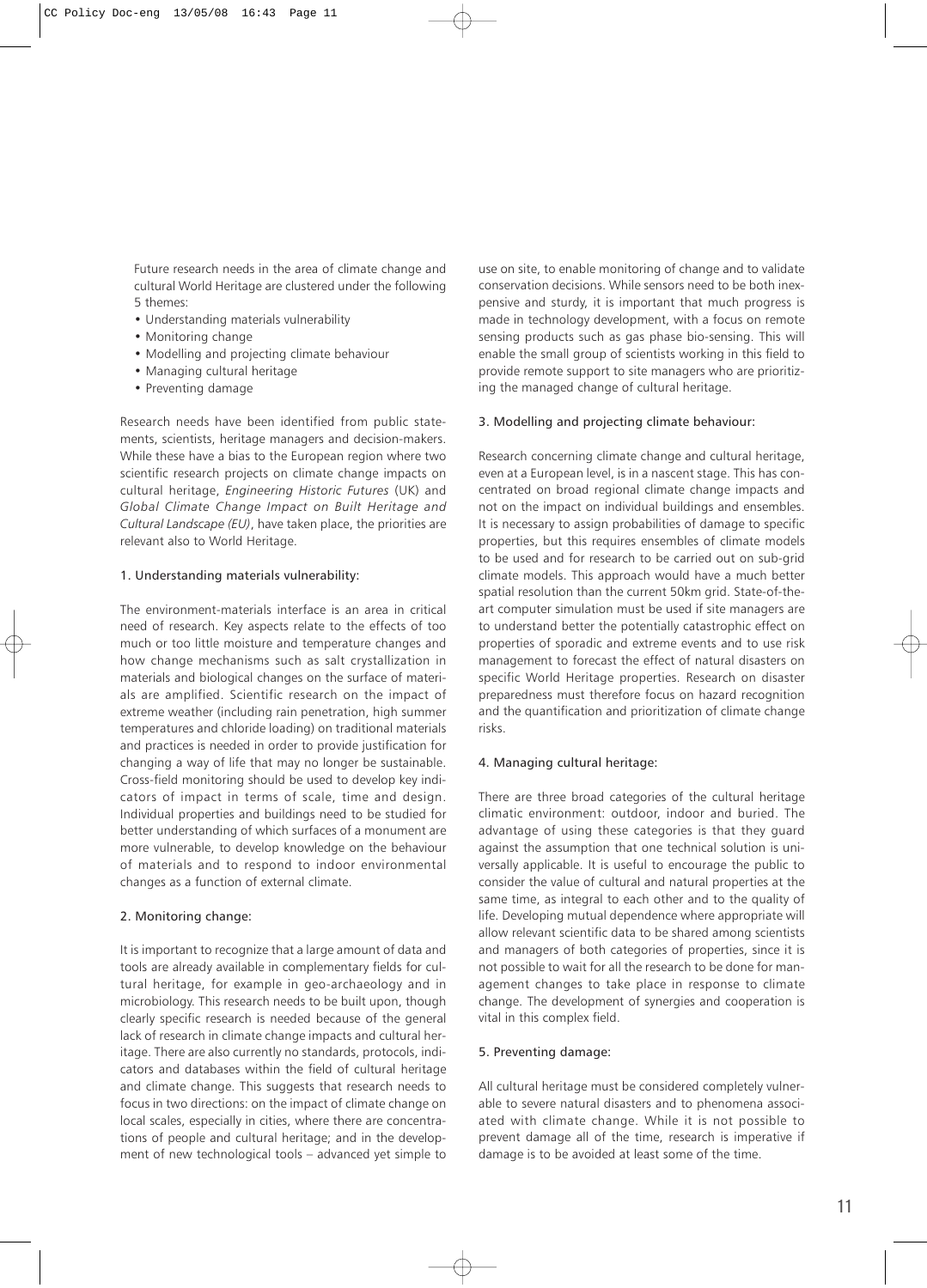#### <span id="page-13-0"></span>Annex 2

# Consideration of some specific legal questions

*1. Should a site be inscribed on the World Heritage List while knowing that its potential OUV may disappear due to climate change impacts?* 

Often properties are listed for more than one criterion. If one or more of the values disappears, the Advisory Bodies and the World Heritage Centre would make an assessment, and if necessary, a mission conducted and a report submitted. Modifications to the boundaries and the criteria, if necessary, could take place under Paras 163 to 165 of the *Operational Guidelines*. If the criteria are to be altered, a re-nomination process would need to take place pursuant to Para 166. If their OUV disappears altogether, then delisting can take place, as contemplated by the *Operational Guidelines* under paras 192 to 198.

*2. Should a site be inscribed on the List of World Heritage in Danger or deleted from the World Heritage List due to impacts beyond control of the concerned State Party [in circumstances where these impacts have resulted in serious deterioration of or loss of OUV]?*

Inclusion on the List of World Heritage in Danger under Article 11(2) is dependent on the threats to OUV. Where the threat comes from is irrelevant. In these circumstances, a site can be inscribed on the In-Danger List even where the impacts are beyond the control of the State Party concerned. The World Heritage Committee has requested19 that specific criteria be developed for the inclusion of those properties which are most threatened by climate change on the List of World Heritage in Danger. Similar considerations apply in relation to potential delisting.

*3. Should the* Convention*, and its associated* Operational Guidelines*, seriously consider the fact that for some natural properties it will be impossible to maintain the 'original' OUV for which they were originally inscribed on the World Heritage List, even if effective adaptation and mitigation strategies are applied, therefore requiring an 'evolving' assessment of OUV?*

OUV is regularly assessed through the monitoring and reporting process. Para 181 contemplates corrective administrative or legislative action such as the cancelling of a major public works project or the improvement of legal status of a property. Thus if OUV has fluctuated or changed, it will be a matter for professional judgment by the Advisory Bodies and the judgment of the World Heritage Committee as to whether a re-nomination process under Para 166 should proceed.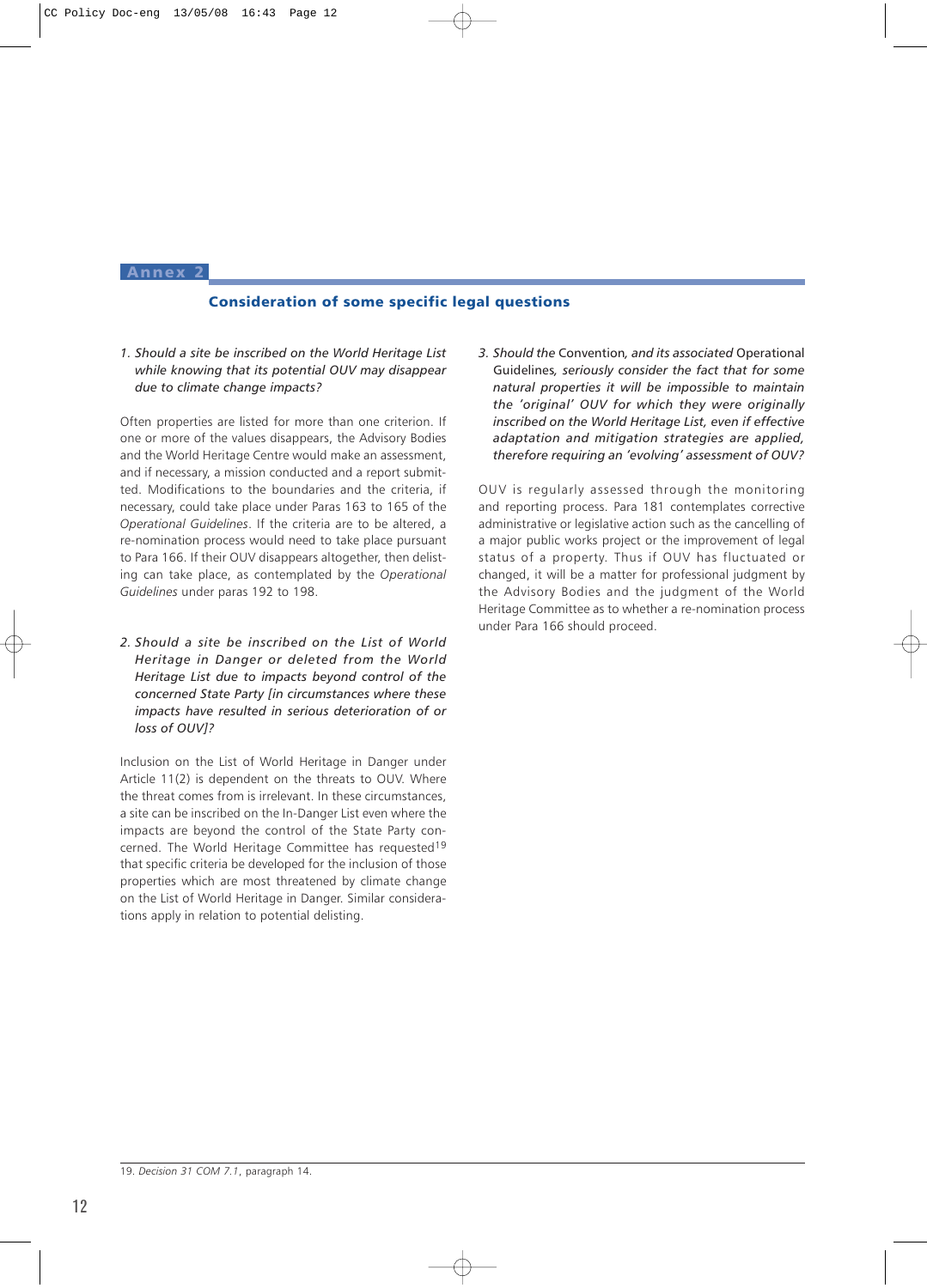



United Nations<br>Educational, Scientific and<br>Cultural Organization

World Heritage<br>Convention

# **For more information contact:**

World Heritage Centre UNESCO 7, place de Fontenoy 75352 Paris 07 SP France Tel : 33 (0) 1 45 68 15 71 Fax : 33 (0) 1 45 68 55 70 E-mail : wh-info@unesco.org Website: http://whc.unesco.org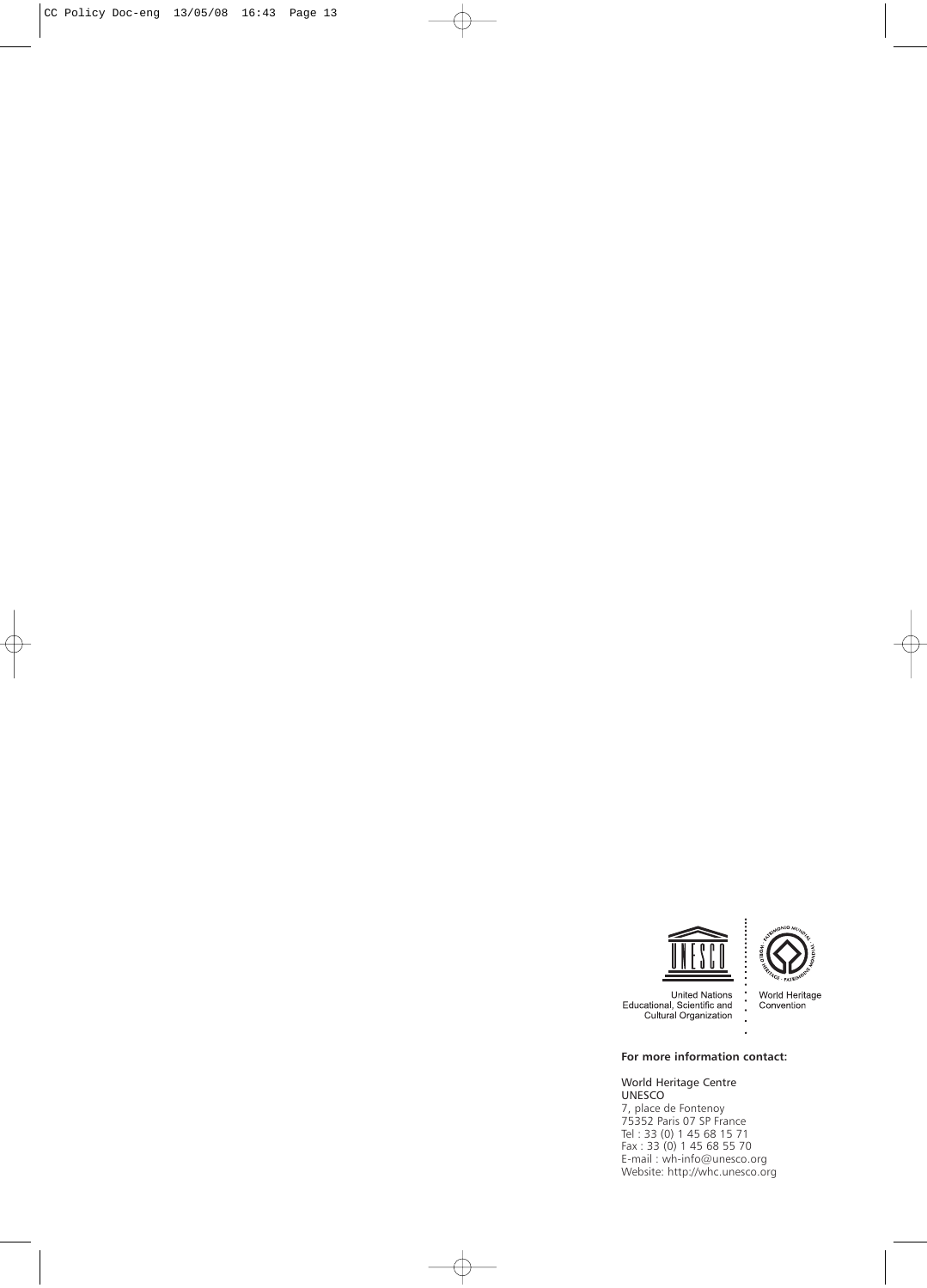# Document d'orientation sur l'impact du changement climatique

sur les biens du patrimoine mondial







Organisation<br>des Nations Unies<br>pour l'éducation,<br>la science et la culture

Convention du<br>patrimoine mondial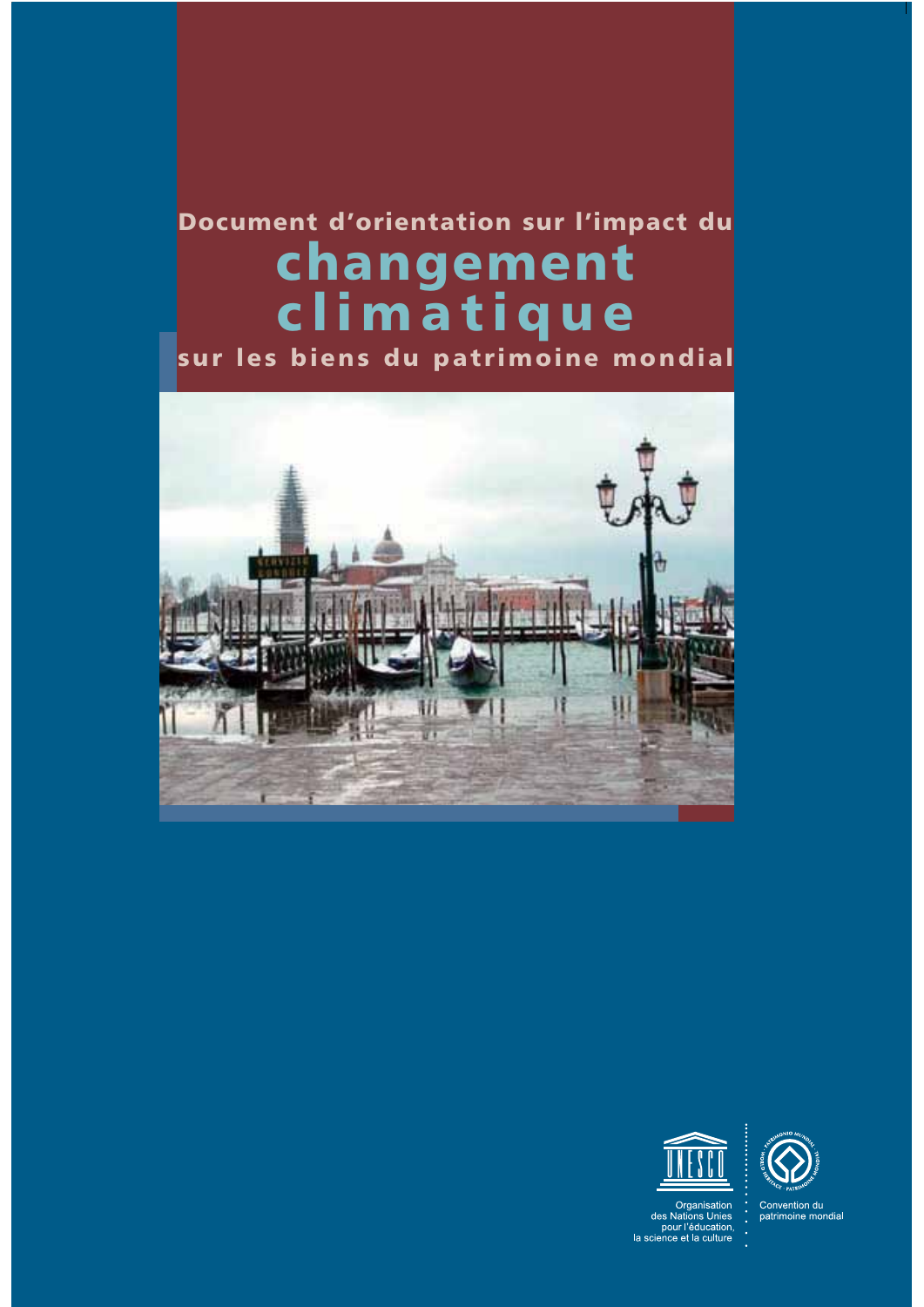#### **Publications du Centre du patrimoine mondial de l'UNESCO sur le changement climatique :**

Case Studies on Climate Change and World Heritage – juin 2007 Rapport du patrimoine mondial N° 22 : Changement climatique et patrimoine mondial – mai 2007 Patrimoine Mondial N° 42 (magazine trimestriel) – juin 2006

**Photo de couverture :** Venise, Italie © Monceau

© UNESCO 2008 – Imprimé par UNESCO – CLT-2008/WS/6

#### **Source :**

 $\overline{\phantom{a}}$ 

Document WHC-07/16.GA/10 adopté par la 16e Assemblée générale des États parties à la *Convention du patrimoine mondial* (octobre 2007).

La reproduction est autorisée, sous réserve qu'une mention claire indique la source, et que des copies soient envoyées à l'UNESCO à l'adresse ci-dessous :

#### **Centre du patrimoine mondial UNESCO**

7, place de Fontenoy 75352 Paris 07 SP France Tél : 33 (0) 1 45 68 15 71 Fax : 33 (0) 1 45 68 55 70 Courriel : wh-info@unesco.org Site internet : http://whc.unesco.org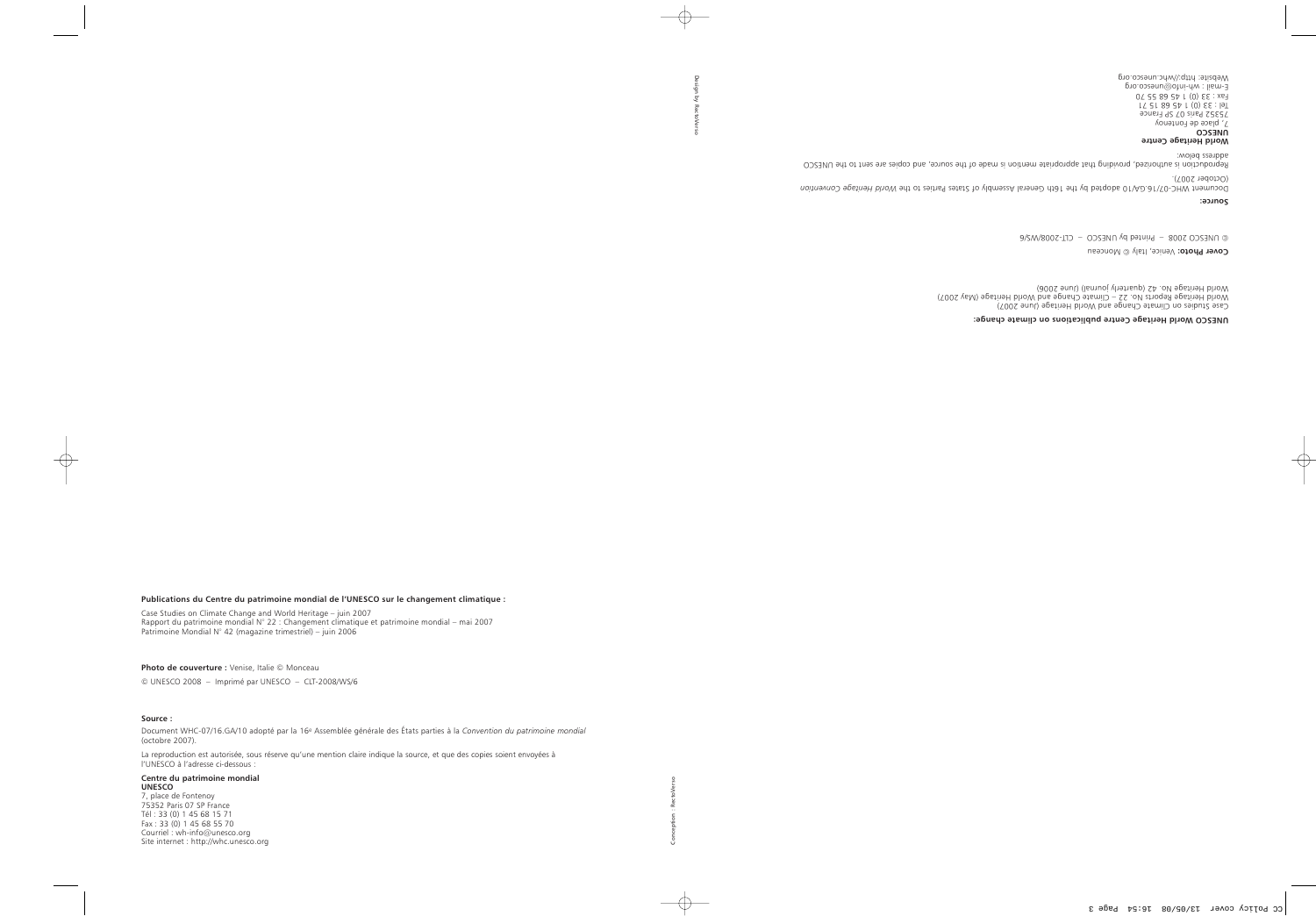|   | <b>Antécédents</b>                                                                                    | $\overline{2}$ |
|---|-------------------------------------------------------------------------------------------------------|----------------|
|   |                                                                                                       |                |
|   |                                                                                                       |                |
| 2 | Document d'orientation sur les effets du changement climatique<br>sur les biens du patrimoine mondial | $\overline{3}$ |
|   | Préambule et objectif                                                                                 | 3              |
|   | Synergies avec les autres conventions et organisations internationales                                | 4              |
|   | Besoins de la recherche                                                                               | 5              |
|   | Questions juridiques et mécanismes alternatifs                                                        | 7              |
|   | Réduction des émissions par la communauté du patrimoine mondial                                       | 9              |
|   | <b>Conclusions</b>                                                                                    | 10             |
|   | • Annexe 1                                                                                            | 11             |
|   | • Annexe 2                                                                                            | 14             |
|   |                                                                                                       |                |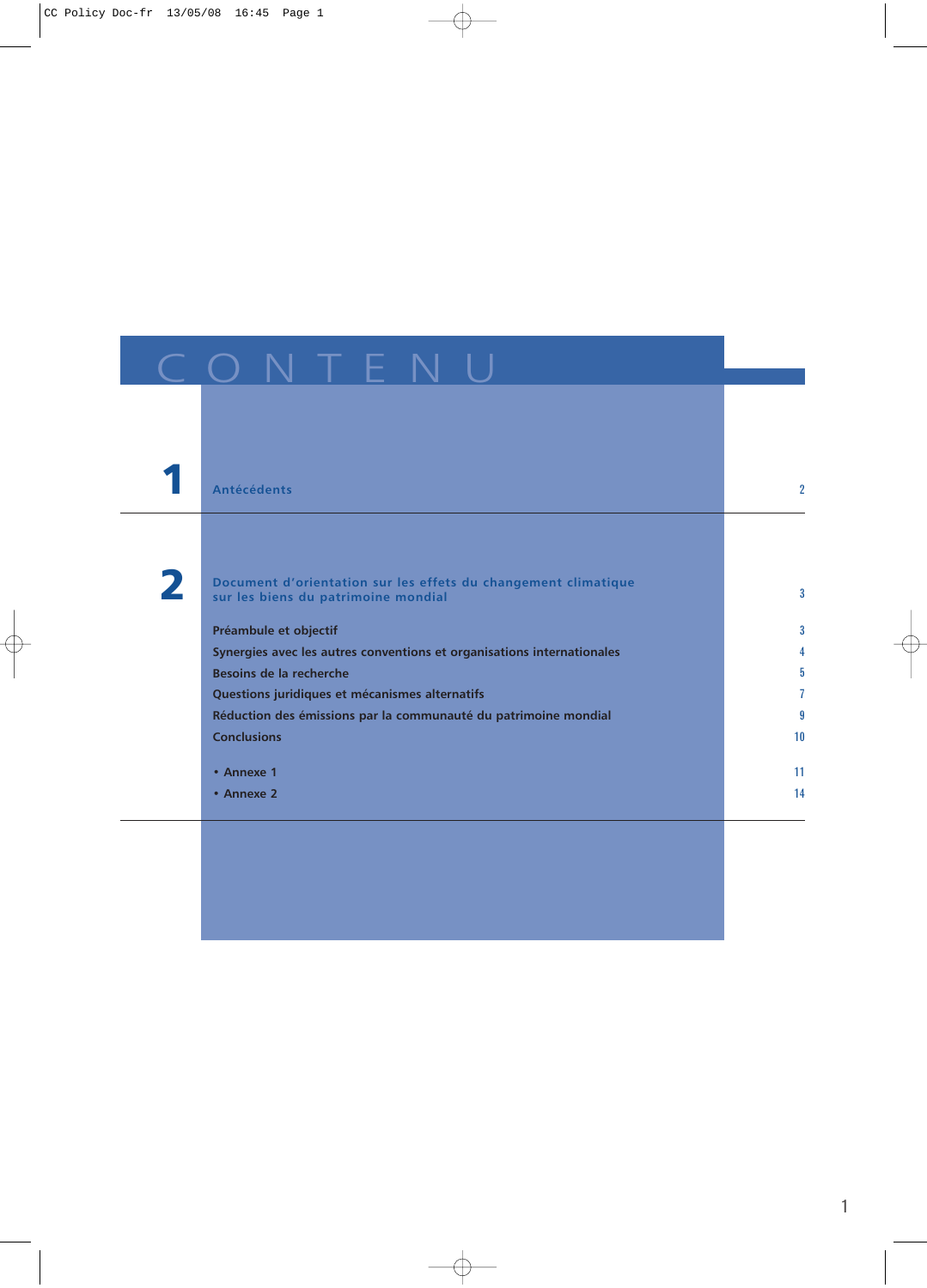# <span id="page-18-0"></span>**Antécédents**

La problématique des effets du changement climatique sur les biens du patrimoine mondial, naturel et culturel a été portée à l'attention du Comité du patrimoine mondial en 2005 par un groupe d'organisations et de personnalités concernées. Le Comité a demandé (décision 29 COM 7B.a) au Centre du patrimoine mondial, en collaboration avec les Organisations consultatives, les pétitionnaires et les États parties intéressés, de créer un large groupe de travail composé d'experts chargés d'étudier la nature et l'étendue des risques dus au changement climatique et d'établir une stratégie et un rapport pour traiter la question. En prenant cette décision, le Comité a noté « …que les effets du changement climatique touchent de nombreux biens du patrimoine mondial et risquent d'en toucher bien davantage, qu'ils soient culturels ou naturels, dans les années à venir ».

Le groupe d'experts a préparé un « Rapport sur la prédiction et la gestion des effets du changement climatique sur le patrimoine mondial » (le Rapport), ainsi qu'une « Stratégie pour aider les États parties à la *Convention* à mettre en œuvre des réponses de gestion appropriées » (la Stratégie). Le Comité a examiné et approuvé ces deux documents1 à sa 30e session à Vilnius en 2006, (décision 30 COM 7.1) et a demandé à tous les États parties de mettre en œuvre la stratégie de façon à protéger les valeurs universelles exceptionnelles, l'intégrité et l'authenticité des biens du patrimoine mondial contre les effets préjudiciables de l'évolution du climat.

Le Comité a demandé, en outre, au Centre du patrimoine mondial d'élaborer, dans le cadre d'un processus consultatif, un projet de document d'orientation relatif aux effets du changement climatique sur les biens du patrimoine mondial à présenter à la 31e session et à discuter ensuite lors de l'Assemblée générale des États parties en 2007. Le Comité a souhaité que ce projet prenne en considération les éléments suivants :

a) les synergies entre les conventions à ce sujet,

b) l'identification des futurs besoins de la recherche à cet égard,

c) les questions juridiques sur le rôle de la *Convention du patrimoine mondial*, s'agissant des réactions adaptatives au changement climatique,

d) les liens avec les autres organisations internationales et les institutions des Nations Unies qui se consacrent à l'étude de l'évolution du climat,

e) les mécanismes alternatifs autres que la Liste du patrimoine mondial en péril pour traiter les problèmes ayant des implications internationales, tels le changement climatique.

Dans cet esprit, la réunion d'un groupe de travail2, composé de plusieurs experts et de représentants des Secrétariats des Conventions, a été organisée par le Centre du patrimoine mondial au Siège de l'UNESCO, à Paris, les 5-6 février 2007. Le projet de Document d'orientation relatif aux impacts du changement climatique sur les biens du patrimoine mondial a été préparé à l'issue de cette réunion et analysé par divers experts, des praticiens, ainsi que des représentants d'organisations internationales et de la société civile. Ce projet de Document d'orientation a été débattu lors de la 31e session du Comité du patrimoine mondial (Christchurch, Nouvelle Zélande, 2007). Les points de vue exprimés au cours de la 31e session ont été intégrés et le Document d'orientation révisé a été présenté à l'Assemblée générale des États parties à sa 16e session (UNESCO, octobre 2007). L'Assemblée générale a adopté le Document d'orientation et a fortement recommandé son utilisation à toutes les instances concernées. Elle a également encouragé l'UNESCO et les Organisations consultatives à largement diffuser le Document d'orientation, le Rapport et la Stratégie, y compris au grand public, et à promouvoir leur application.

<sup>1.</sup> Consultable à l'adresse suivante : *http ://whc.unesco.org/en/climatechange/* et publié en anglais et en français dans les *Cahiers du patrimoine mondial* N° 22.

<sup>2.</sup> Tous les éléments de cette réunion, y compris le document de référence et la liste des participants sont consultables à l'adresse suivante : *http ://whc.unesco.org/en/activities/471/*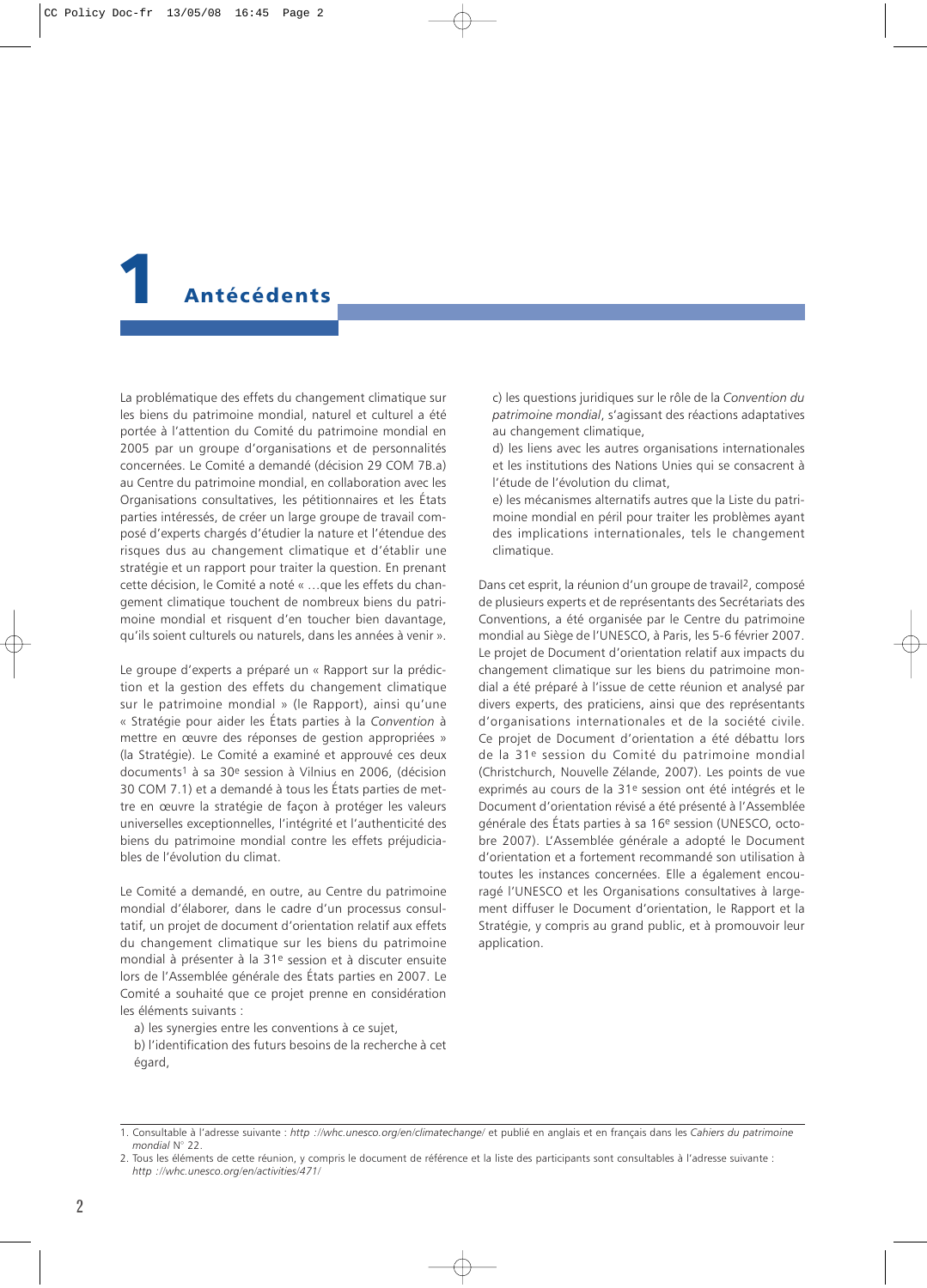<span id="page-19-0"></span>2 Document d'orientation sur l'impact du changement climatique sur les biens du patrimoine mondial

# Préambule et objectif

Selon le GIEC3, la température moyenne à la surface du globe s'est élevée de 0,74°C depuis la fin des années 18004 et, selon les projections, elle devrait encore augmenter de 1,1 à 6,4°C d'ici 2099. Le niveau de la mer s'est élevé en moyenne de 10 à 20 cm au cours du XXe siècle et une nouvelle élévation de 0,18 à 0,59 cm est projetée d'ici la fin du XIXe siècle5. Les petits États insulaires en développement (PEID) sont d'autant plus vulnérables à cette élévation du niveau des mers et à l'intensité de phénomènes climatiques extrêmes qu'ils pourraient, dans certains cas, devenir inhabitables6. Avec le 4e rapport d'évaluation (Évolution du climat 2007) du GIEC il a été constaté que les fondements scientifiques permettant de comprendre les effets du changement climatique et les options d'adaptation et d'atténuation ont été clairement établis.

La composition et la configuration des écosystèmes naturels, humains et culturels sont censées évoluer à mesure que les espèces et les populations réagissent aux nouvelles conditions créées par l'évolution du climat. Certaines espèces peuvent être forcées de modifier leurs aires de répartition, mais ce déplacement devient difficile, voire impossible, dans des paysages lourdement fragmentés<sup>7</sup>. L'évolution du climat amplifie l'incidence des parasites, des vecteurs pathogènes et des incendies. Le réchauffement de la température dans les déserts pourrait menacer des espèces qui ont quasiment atteint aujourd'hui leur seuil de tolérance à la chaleur, et la désertification va s'étendre. Le recul projeté des glaciers, du pergélisol et de la couverture neigeuse affectera la stabilité des sols et les régimes hydrologiques, ce qui finira par provoquer l'assèchement de nombreux cours d'eau. Dans les écosystèmes côtiers et marins, une augmentation du blanchissement et de la mortalité des coraux affecterait profondément la productivité des écosystèmes coralliens8. Ainsi, le changement climatique affectera-t-il, si ce n'est déjà fait, la conservation des biens naturels du patrimoine mondial9 et des systèmes écologiques qui soutiennent la vie.

Les biens culturels du patrimoine mondial subissent également de diverses manières les effets du changement climatique. Les vestiges archéologiques et les témoignages qui y sont associés seront touchés lorsqu'il y aura une évolution des processus hydrologiques, chimiques et biologiques du sol. Étant donné que les bâtiments historiques sont composés de matériaux plus poreux que les édifices contemporains, toute augmentation de l'humidité du sol risque d'entraîner une mobilisation de sel accrue ; le séchage provoquera par conséquent une cristallisation qui endommagera les surfaces décorées. Le bois et les autres matériaux de construction naturels peuvent être sujets à une recrudescence d'infestations biologiques à une altitude et une latitude qui n'étaient peut-être pas atteintes auparavant. Les inondations peuvent endommager les matériaux de construction qui ne sont pas conçus pour supporter une immersion prolongée. La fréquence accrue des tempêtes et des tornades peut causer des dommages structurels. La désertification et l'érosion causée par le sel menacent déjà le patrimoine culturel des zones désertiques. L'évolution du climat peut aussi avoir des impacts sociaux et culturels, avec des communautés qui transforment leur mode de vie, leur façon de travailler, de se recueillir et de se rencontrer dans les bâtiments, les sites et les paysages, et qui éventuellement émigrent et abandonnent leur patrimoine bâti. En outre, l'évolution du climat peut également avoir des répercussions sur les outils de travail, la sécurité alimentaire et l'ensemble du tissu social.

Profondément inquiet des effets préjudiciables qu'a ou que pourrait avoir le changement climatique sur la valeur universelle exceptionnelle (VUE), l'intégrité et l'authenticité des biens du patrimoine mondial, le Comité du patrimoine

<sup>3.</sup> Groupe intergouvernemental d'experts sur l'évolution du climat – « 4e Rapport d'évaluation du GIEC : Résumé pour les responsables politiques ».

<sup>4.</sup> La mise à jour du GIEC pour 2007 sur l'amplitude des écarts de température projetés est de 1,8 à 4°C – www.ipcc.ch.

<sup>5.</sup> GIEC - GIEC - Évolution du climat 2007: La base des sciences physiques, Résumé pour les responsables politiques. On estime, selon les scénarios d'émissions, que le niveau de la mer pourrait s'élever de [0,18 – 0,38] à [0,26 – 0,59] m en moyenne pour 2090-2099 comparé à 1980- 1999.

<sup>6.</sup> CCNUCC (2005), Climate Change, Small Island Developing States (SIDS). Publié par le Secrétariat de la CCNUCC, Bonn, Allemagne.

<sup>7.</sup> Hotspots Revisited : Earth's biologically richest and most endangered terrestrial ecoregions, Russel A. Mittermeier et al. 2004, CEMEX, S. A. de C. V.

<sup>8.</sup> Évolution du climat et biodiversité, 2002, Groupe intergouvernemental d'experts sur l'évolution du climat (GIEC) Document technique V.

<sup>9.</sup> *WHC-05/29.COM/7B.Rev*, Rapports sur l'état de conservation des biens inscrits sur la Liste du patrimoine mondial, UNESCO 2005.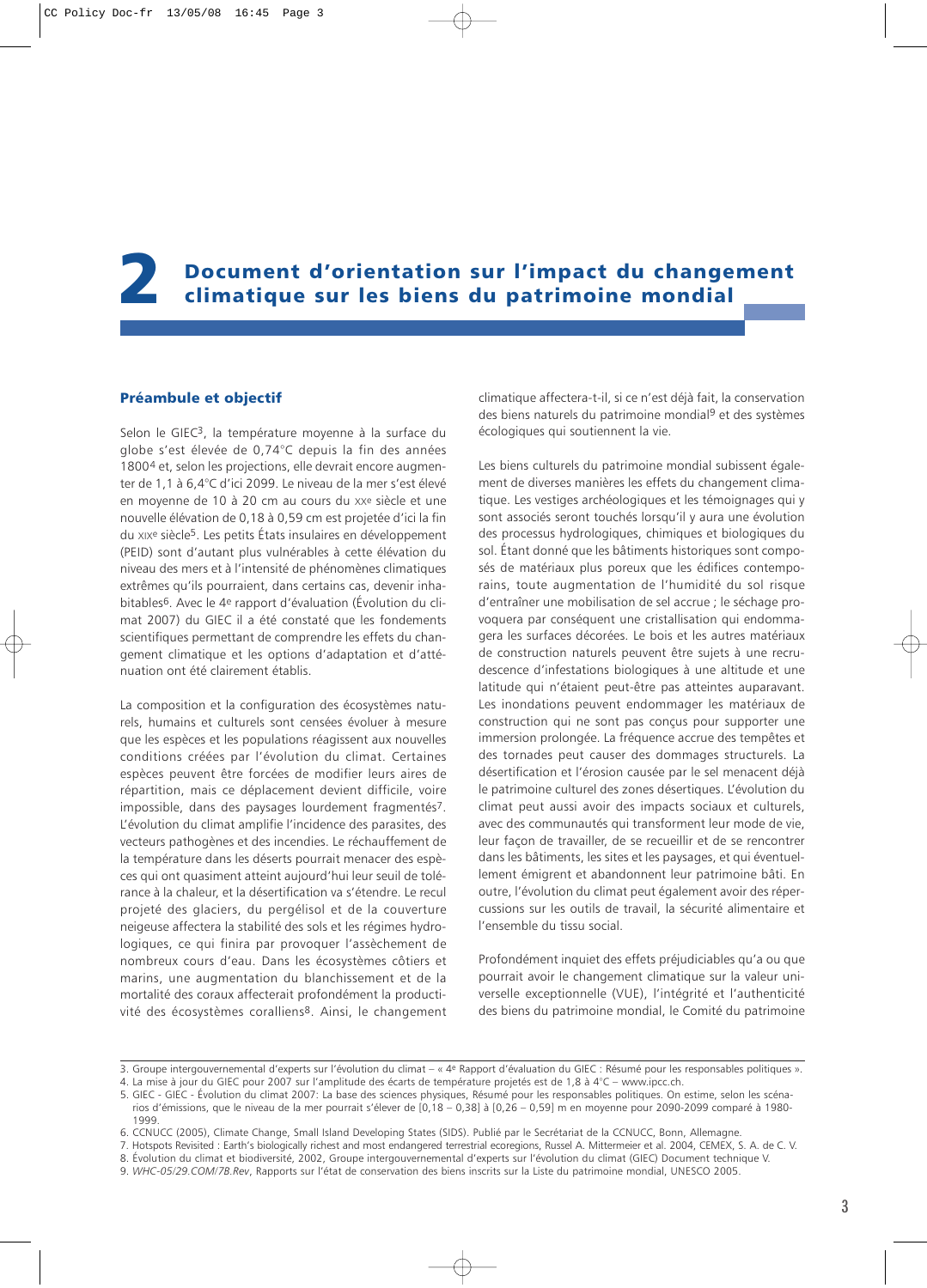<span id="page-20-0"></span>mondial a lancé une initiative à sa 29e session (Durban 2005) pour étudier le problème de manière approfondie. Le rapport qui s'en est suivi, intitulé : « *Prédiction et gestion des effets du changement climatique sur le patrimoine mondial* », ainsi qu'une « *Stratégie pour aider les États parties à mettre en œuvre des réactions de gestion adaptées* » ont été examinés et approuvés par le Comité à sa 30e session (Vilnius, 2006)10. Ces deux documents présentent une analyse détaillée des menaces que l'évolution du climat fait peser sur les biens culturels et naturels du patrimoine mondial et discutent de quelques-unes des mesures préventives et correctives qui sont possibles, ainsi que des actions liées au partage de l'information et des connaissances.

Soucieux des différentes questions déjà examinées en détail dans le rapport et la stratégie susmentionnés, le présent document est principalement destiné à orienter la décision du patrimoine mondial / guider les responsables politiques sur un nombre limité de points essentiels (synergies, besoins de la recherche et questions juridiques). Pour toutes les autres questions d'ordre général concernant les effets du changement climatique sur les biens du patrimoine mondial et les réponses en matière de gestion, veuillez consulter le document *WHC-06/30.COM/7.1* (*Cahiers du patrimoine mondial* N° 22).

Les définitions suivantes seront employées dans l'ensemble du présent document d'orientation :

Changement climatique : *changement qui est attribué directement ou indirectement à une activité humaine altérant la composition de l'atmosphère mondiale et qui vient s'ajouter à la variabilité naturelle du climat observé au cours de période comparables (CCNUCC).*

Adaptation : *ajustement des systèmes naturels ou humains en réponse à des stimuli climatiques présents ou futurs ou à leurs effets, afin d'atténuer les effets néfastes ou d'exploiter des opportunités bénéfiques (GIEC).*

Atténuation : *intervention anthropique pour réduire les sources ou augmenter les puits de gaz à effet de serre (GIEC).*

# Synergies avec les autres conventions et organisations internationales

#### **Au niveau mondial**

Les activités du Centre du patrimoine mondial et des Organisations consultatives liées au changement climatique chercheront à tirer avantage des synergies pour mieux coordonner et mettre en œuvre efficacement la *Convention du patrimoine mondial* en capitalisant les points forts de chaque organisation et en veillant à éviter le chevauchement et la répétition des mêmes mécanismes tout en respectant la mission des autres organisations et mécanismes internationaux.

Le Centre du patrimoine mondial et les Organisations consultatives faciliteront la création des connaissances à travers le travail en réseau dans le domaine de la recherche, le partage de l'information, l'échange de bonnes pratiques, l'enseignement et la formation, la sensibilisation et le renforcement des capacités entre la *Convention du patrimoine mondial* et les autres conventions, les instances internationales, les universités, les instituts de recherche, le secteur privé, les ONG et autres programmes pertinents consacrés au changement climatique.

Le Centre du patrimoine mondial renforcera ses relations avec les Secrétariats de la CCNUCC et du GIEC, qui sont les principales organisations internationales à travailler sur l'évolution du climat, et explorera les meilleurs moyens pour le Groupe de liaison sur la biodiversité<sup>11</sup> de contribuer au développement de synergies et à l'examen des processus existants dans les autres conventions, dont la Convention des Nations Unies sur la lutte contre la désertification (CCD) et autres initiatives de l'UNESCO, comme le Programme sur l'Homme et la Biosphère (MAB).

L'avantage comparatif de la *Convention du patrimoine mondial* réside dans sa gestion de biens exceptionnels du patrimoine culturel et naturel à travers le monde, et l'importance des obligations des États parties de protéger ces biens. Les mesures prises sur ces sites emblématiques attirent une considérable attention et peuvent influencer l'adoption de bonnes pratiques de gestion ailleurs. C'est pourquoi, le Centre du patrimoine mondial s'attachera à optimiser cet avantage comparatif par une promotion active, en coopération avec les États parties, de l'usage des

10. Document WHC-06/30.COM/7.1 et publié dans les Cahiers du patrimoine mondial N° 22.

<sup>11.</sup> Comprenant le siège du Secrétariat pour la Convention sur la diversité biologique (CDB), la Convention de Ramsar, la Convention sur les espèces migratoires (CMS), la Convention sur le commerce international des espèces de faune et de flore sauvages menacées d'extinction (CITES), la *Convention du patrimoine mondial* et le Traité international sur les ressources phytogénétiques (ITPGR).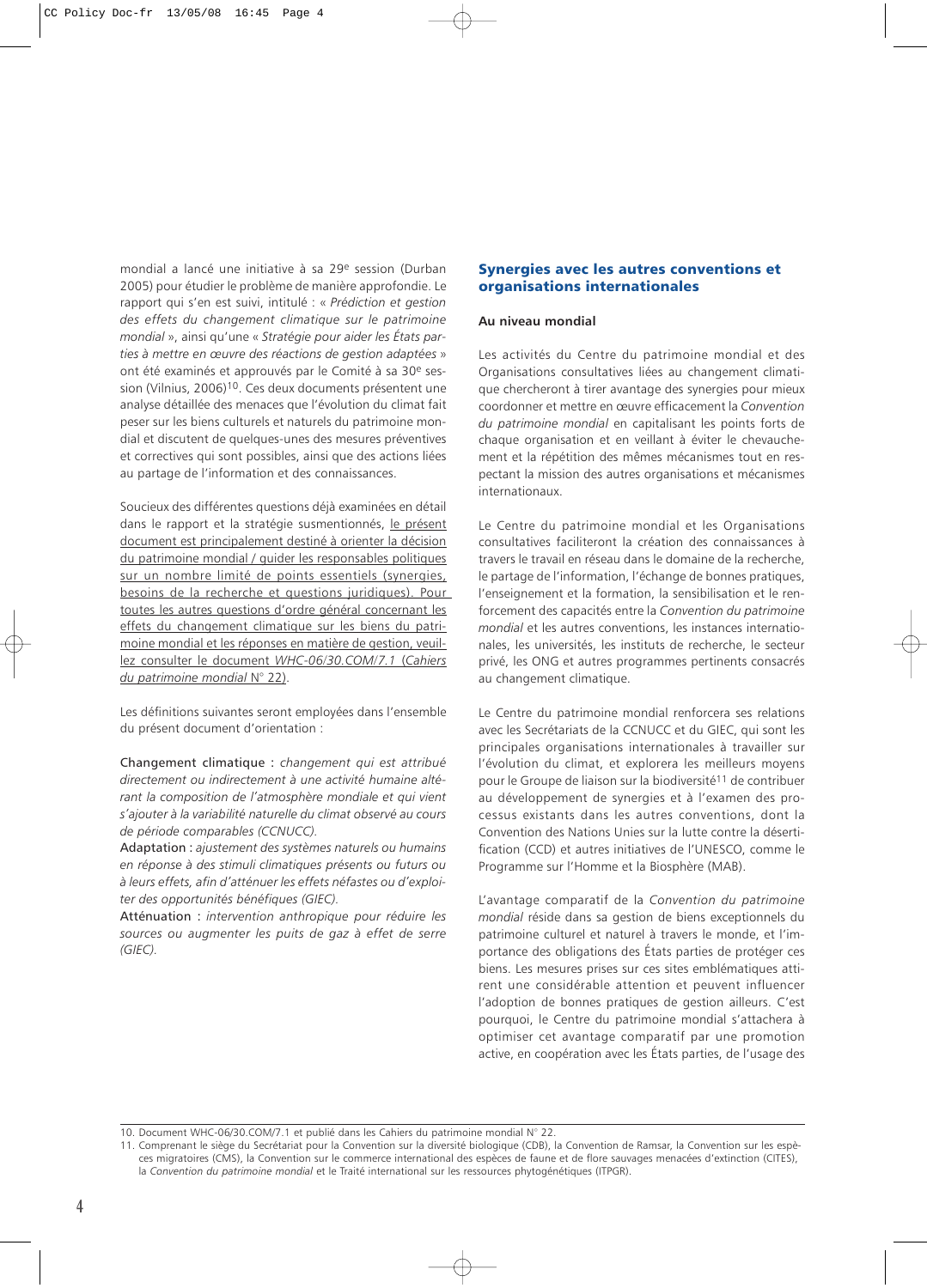<span id="page-21-0"></span>biens du patrimoine mondial dans les activités des autres conventions, institutions et programmes internationaux sur le changement climatique. La priorité de toutes les actions liées au changement climatique au titre de la *Convention* sera accordée aux biens situés en Afrique et dans les petits États insulaires en développement (PEID).

Reconnaissant l'insigne objectif de sauvegarde des valeurs universelles exceptionnelles des biens du patrimoine mondial, ces biens peuvent servir de laboratoires où appliquer, tester et améliorer les processus d'adaptation, d'atténuation et de suivi. Ils peuvent être associés aux activités sur le terrain que mènent les organisations compétentes dans le cadre de stratégies, méthodologies, instruments et/ou projets pilotes d'atténuation et d'adaptation. Le Centre du patrimoine mondial et les Organisations consultatives dirigeront et coordonneront la collecte et la vaste diffusion des enseignements et des meilleures pratiques développées à travers ces partenariats.

Le Centre du patrimoine mondial et les Organisations consultatives coopéreront avec les États parties et les autres organisations compétentes aux processus de suivi réactif et de présentation de rapports périodiques, et aux travaux de recherche de façon à bien évaluer, décrire et gérer les impacts, l'adaptation et l'atténuation du changement climatique sur les biens du patrimoine mondial. L'usage du Recueil de la CCNUCC sur les méthodes et les outils permettant d'évaluer les incidences du changement climatique et la vulnérabilité et l'adaptation à ce changement, sera préconisé.

# **Au niveau des États parties**

Les États parties à la *Convention du patrimoine mondial* ne sont pas obligés de s'appuyer uniquement sur le processus de la *Convention du patrimoine mondial* pour intégrer leurs approches relatives au patrimoine mondial et au changement climatique. Ils travailleront avec les responsables politiques et les décideurs impliqués dans leur propre pays afin d'apporter une première réponse aux problèmes que pose le changement climatique pour le patrimoine mondial.

Les États parties et les gestionnaires de biens individuels du patrimoine mondial envisageront, s'il y a lieu, de prendre des mesures d'adaptation, d'atténuation et de suivi au niveau de chaque site. Certains biens peuvent être liés à des activités de séquestration et de compensation en carbone dans le cadre de plus vastes politiques nationales d'atténuation, ce qui sera le principal centre d'intérêt. Ils intégreront aussi ces activités dans des politiques de préparation aux risques et des plans d'action en utilisant la « Stratégie de réduction des risques sur les biens du patrimoine mondial12».

Les États parties pourraient profiter du « Programme de travail de Nairobi sur les impacts, la vulnérabilité et l'adaptation au changement climatique »13 dans le cadre de la CCNUCC et d'autres processus en place pour aborder la question de l'adaptation des biens du patrimoine mondial au changement climatique. Ils sont encouragés à participer aux conférences des Nations Unies sur l'évolution du climat en vue de parvenir à un accord global post-Kyoto.

Les États parties œuvrent à l'échelon national, mais ont aussi la possibilité de créer des liens et une coopération d'ordre thématique, régional et mondial pour comprendre, accéder, financer et mettre en œuvre des stratégies, des activités, des instruments et/ou des projets pilotes d'adaptation et d'atténuation. Les initiatives lancées au niveau des biens du patrimoine mondial pour atténuer les effets du changement climatique et s'y adapter seront coordonnées avec les autres conventions et instances internationales impliquées dans ce domaine pour créer des synergies, inclure des activités et éviter des répétitions inutiles.

Les États parties et les gestionnaires de biens individuels du patrimoine mondial feront passer, s'il y a lieu, des messages sur l'évolution du climat dans les activités de communication, d'éducation et d'interprétation pour sensibiliser le public et développer les connaissances sur le changement climatique, leurs répercussions éventuelles sur les biens du patrimoine mondial et leurs valeurs, et les activités en cours ou les options possibles en matière d'adaptation et d'atténuation.

# Besoins de la recherche

#### **Principales difficultés**

Il y a aujourd'hui un manque de données qui est en rapport direct avec la compréhension des effets du changement climatique sur les biens du patrimoine mondial, en particulier les biens culturels. Cette situation est d'autant plus grave qu'il existe une pénurie de ressources financières et de capacités adéquates dans le domaine de la recherche et de ses applications, surtout dans les pays en

12. Document WHC-07/31.COM/7.2 13. *http ://unfccc.int/files/essential\_background/background\_publications\_htmlpdf/application/pdf/nwp\_en\_070523.pdf*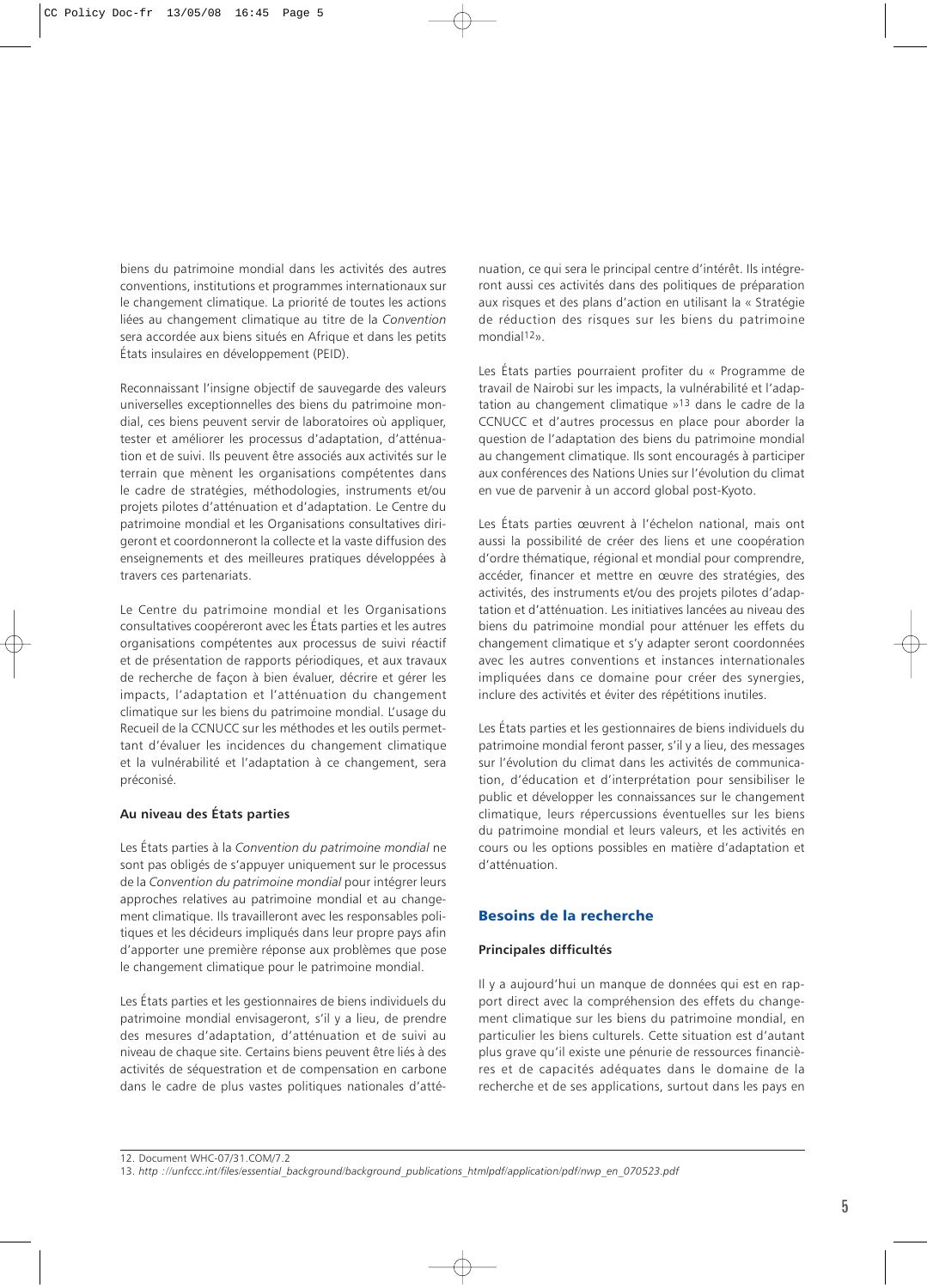développement, pour comprendre et aborder les questions relatives au climat. Ce manque de connaissances et de capacités pose des difficultés pour évaluer la perte des valeurs fondamentales des biens du patrimoine mondial due à l'évolution du climat. Le comblement de ces lacunes au niveau des connaissances, de l'information et des capacités, et l'exercice d'évaluation de la vulnérabilité aideront à définir les priorités de gestion.

# **Principes**

L'étude du changement climatique sur les sites du patrimoine mondial s'inscrira dans le cadre de partenariats et sera influencée par les chercheurs qui poursuivent ces travaux ou peuvent les mener à bien, ou par les personnes qui financent des programmes de recherche. La nature des problèmes de changement climatique propres à chaque site en fait un lieu idéal en tant que laboratoire pour surveiller l'impact de l'évolution du climat à long terme et expérimenter des solutions d'adaptation novatrices.

Une somme d'études considérable est en cours sur les impacts du changement climatique, pour ce qui est notamment des écosystèmes naturels. Toutefois, une grande part de la recherche n'est pas axée sur les biens du patrimoine mondial et des liens seront ainsi établis avec les organismes compétents pour s'assurer que la recherche générique sur le changement climatique inclue les effets de l'évolution du climat sur les biens du patrimoine mondial.

La recherche servira aussi de moyen de développement des capacités des gestionnaires de sites et de sensibilisation de l'opinion publique qui, à son tour, pourra renforcer le soutien politique et public. Le fait d'inclure les biens dans la recherche liée à l'évolution du climat leur permettra aussi d'identifier ses besoins spécifiques et de mieux en appliquer les résultats pour faciliter la gestion des biens.

La recherche doit tirer de plus amples conclusions ou concevoir des stratégies (à l'exemple des cadres de gestion) qui permettent d'opérer un transfert de connaissances entre biens et régions. À titre d'exemple, l'option prise par le projet de recherche du 6e Programme-cadre de l'UE sur les impacts du changement climatique global sur le patrimoine bâti et les paysages culturels14 en dressant un atlas de la vulnérabilité au changement climatique et en mettant au point des procédés d'assèchement pour différents types de structures historiques de la région européenne, peut servir de modèle à d'autres régions du monde.

# **Priorités de recherche spécifiques**

Les chercheurs et les gestionnaires de sites du patrimoine mondial continueront à parfaire leur usage des méthodes classiques et des technologies de pointe pour enrichir les données de référence, y compris celles qui concernent les variables climatiques correspondant à chaque bien ou à un réseau de biens représentatifs. Cela nécessitera de recueillir des sommes de données et des projections sur le climat provenant de différents modèles et pour différents biens/régions. Cela permettra plus aisément de comprendre les liens entre le changement climatique et les impacts locaux, ainsi que la pertinence des variables environnementales particulières à chaque site.

Trois axes ont été identifiés pour les besoins de la recherche :

- 1. La recherche qui répond aux facteurs de risques accrus, tels les incendies, la sécheresse, les inondations, les avalanches, la formation de lacs glaciaires, afin d'étayer les plans de gestion des catastrophes pour les biens.
- 2. La recherche socio-économique, telle que l'analyse coûts-avantages, qui mesure les pertes économiques dues au changement climatique et les estimations qui en dépendent, ainsi que l'étude des impacts du changement climatique sur les sociétés, en particulier les sociétés traditionnelles, ou sur les sites tels que les paysages culturels où le mode de vie contribue à la valeur universelle exceptionnelle.
- 3. La recherche sur la nature et les sources d'autres facteurs de stress (ex. pollution, sédimentation, déforestation, braconnage) ayant une incidence sur les biens, ce qui peut réduire considérablement leur résilience à l'impact du changement climatique.

Ces éléments qui constituent le fondement nécessaire au renforcement des capacités de gestion adaptative des gestionnaires de sites, se verront accorder une haute priorité. De plus, des axes de recherche prioritaires sur les biens culturels et naturels sont détaillés à l'Annexe 1 et les États parties travailleront avec les partenaires compétents pour soutenir et financer ces besoins de recherche.

# **Promotion et mise en œuvre**

L'étude des impacts du changement climatique sur les biens du patrimoine mondial sera liée à une action de suivi, mais aussi de sensibilisation, dont le cours sera clairement établi. Elle veillera, en particulier, à ce que :

1. Les résultats de la recherche se traduisent en outils pratiques pouvant aider les gestionnaires à mettre au point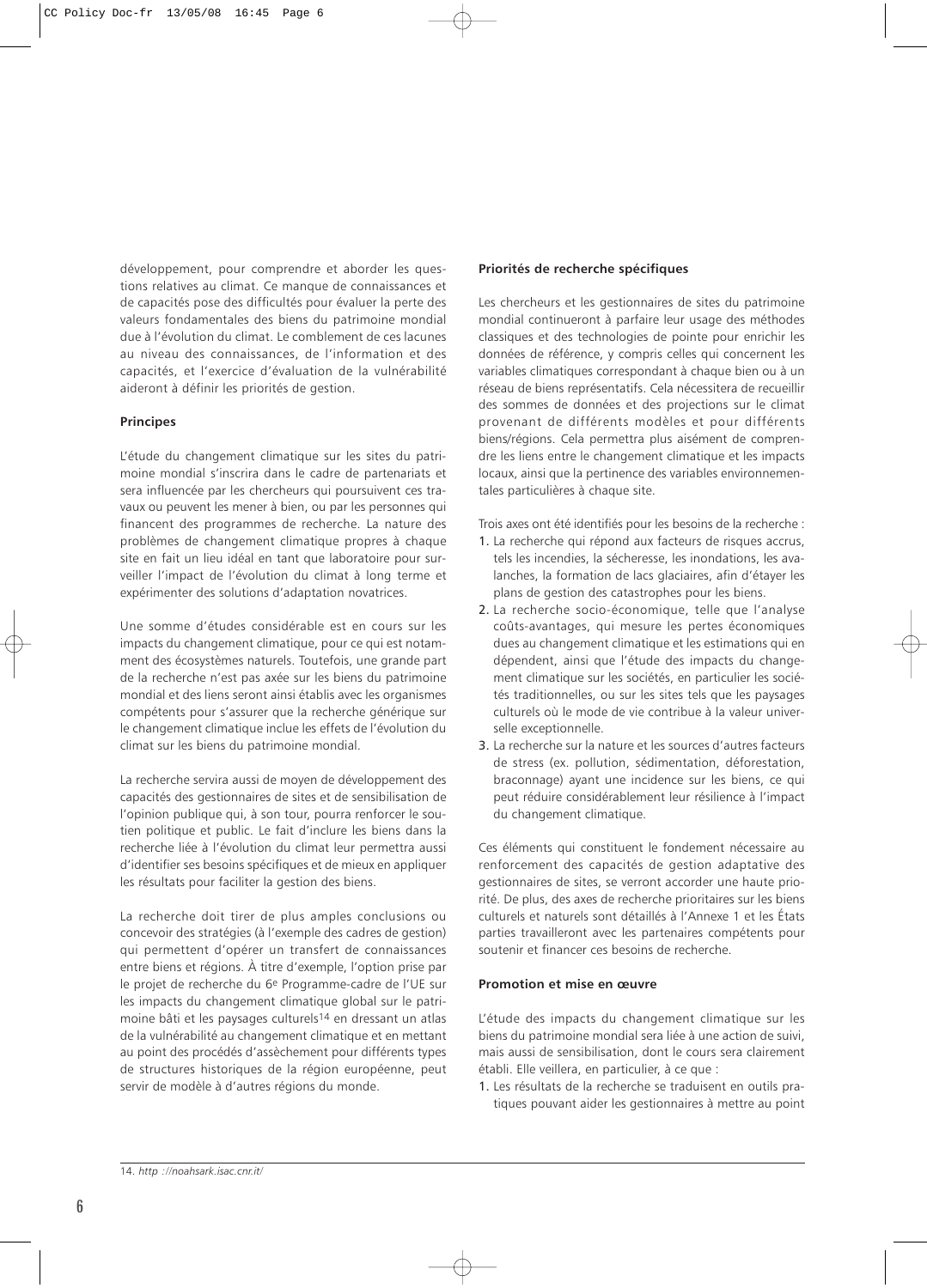<span id="page-23-0"></span>leurs mesures de gestion adaptative. Des recherches seront faites sur les options relatives à la création d'un mécanisme centralisateur d'études de cas des meilleures pratiques sur l'évolution du climat, soit indépendant, soit lié à des mécanismes analogues, comme ceux de la CCNUCC, de la CDB, de la CCD ou de la CMS.

- 2. Les problèmes que rencontrent les gestionnaires soient clairement traduits en questions de recherche pour mieux identifier les lacunes au niveau des connaissances et les utiliser pour informer le développement de programmes de recherche pertinents et la transposition de ces recherches en directives utiles et protocoles de bonnes pratiques.
- 3. Le Comité du patrimoine mondial influence et informe les programmes de recherche internationaux des besoins d'information des biens du patrimoine mondial. Le Centre du patrimoine mondial et les Organisations consultatives travailleront avec les organisations qui financent la recherche liée aux effets du changement climatique sur les biens du patrimoine mondial, de même qu'ils chercheront à les influencer.

# Questions juridiques et mécanismes alternatifs

Les questions juridiques sur le rôle de la *Convention du patrimoine mondial* s'agissant des réponses adaptées à l'évolution du climat et des mécanismes alternatifs, autres que la Liste du patrimoine mondial en péril, sont abordées dans les paragraphes suivants, à travers une analyse critique des dispositions de la *Convention* et de ses *Orientations*. En outre, certaines questions juridiques plus précises sont traitées à l'Annexe 2 qui peut donner des indications supplémentaires à cet égard.

# **Devoirs et obligations des États parties en vertu de la** *Convention*

L'article 4 est une disposition centrale de la *Convention* :

*Chacun des États parties à la présente Convention reconnaît que l'obligation d'assurer l'identification, la protection, la conservation, la mise en valeur et la transmission aux générations futures du patrimoine culturel et naturel visé aux articles 1 et 2, et situé sur son territoire, lui incombe en premier chef. Il s'efforce d'agir à cet effet tant par son propre effort au maximum de ses ressources disponibles que, le cas échéant, au moyen de l'assistance et de la coopération internationales dont il pourra béné-* *ficier, notamment au plan financier, artistique, scientifique et technique.*

Dans le contexte de l'évolution du climat, cette disposition servira de fondement aux États pour s'assurer qu'ils font tout leur possible pour traiter les causes et les effets du changement climatique par rapport aux impacts potentiels et réels de ce changement (et d'autres menaces) sur les biens du patrimoine mondial situés sur leur territoire.

Outre l'obligation stipulée à l'article 4, l'article 5 impose nombre d'obligations aux États parties :

*Afin d'assurer une protection et une conservation aussi efficaces et une mise en valeur aussi active que possible du patrimoine culturel et naturel situé sur leur territoire et dans les conditions appropriées à chaque pays, les États parties à la présente* Convention *s'efforceront dans la mesure du possible.*

*De prendre les mesures juridiques, scientifiques, techniques, administratives et financières adéquates pour l'identification, la protection, la conservation, la mise en valeur et la réanimation de ce patrimoine.*

#### **Article 6 de la** *Convention du patrimoine mondial*

Selon l'article 6, « …*les États parties à la présente* Convention *reconnaissent qu'il [le patrimoine] constitue un patrimoine universel pour la protection duquel la communauté internationale tout entière a le devoir de coopérer* ». Aux termes de l'article 6 (3), les États parties s'engagent « *à ne prendre délibérément aucune mesure susceptible d'endommager directement ou indirectement le patrimoine culturel et naturel* ».

Une partie de cette coopération internationale dans le cadre de l'évolution du climat comprendra une forme de collaboration pour évaluer et traiter les causes et les effets du changement climatique sur les biens du patrimoine mondial.

#### **Révisions des** *Orientations* **de la** *Convention*

S'agissant des devoirs et obligations des États parties énoncés dans la *Convention*15, le Comité du patrimoine mondial songera particulièrement à prendre en compte l'évolution du climat dans le prochain cycle de révision des *Orientations devant guider la mise en œuvre de la Convention.*

<sup>15.</sup> Notamment les articles 4, 5, 6, 7 et 11 et les obligations des États parties concernant la présentation de rapport et le suivi aux termes de l'article 29.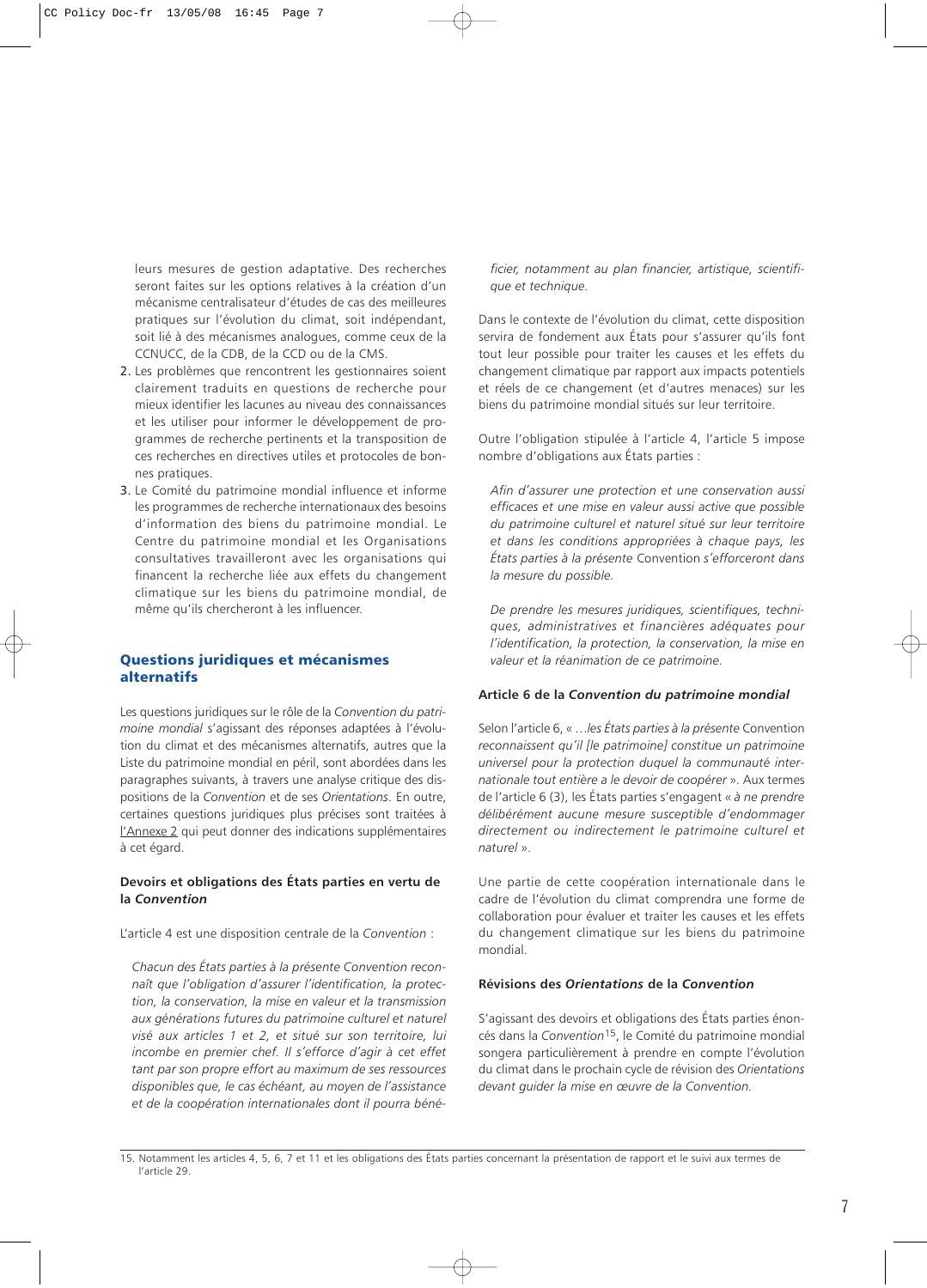# *Préparation des propositions d'inscription*

- Para 132.1 : Identification du bien : la nécessité d'adapter les limites sera l'une des conséquences les plus remarquables du changement climatique pour pouvoir ensuite maintenir la VUE. Dans bien des cas, il faudra modifier ou élargir certaines zones, ce qui nécessitera la modification ou l'extension des limites.
- Para 132.2 : Description du bien : il peut être exigé d'inclure l'histoire des menaces pour le bien dans la description de son histoire et de son aménagement ; les menaces dues aux effets du changement climatique seront particulièrement observées.
- Para 132.4 : État de conservation et facteurs affectant le bien : lorsque des effets néfastes résultant de l'évolution du climat seront manifestes, le changement climatique sera considéré comme un danger dans la description des facteurs affectant le bien et servira de donnée de référence pour suivre ultérieurement l'état de conservation du bien.
- Para 132.5 : Protection et gestion : des mesures pertinentes seront envisagées afin d'inclure la problématique de l'évolution du climat dans les impératifs de planification et de gestion pour assurer l'efficacité des mesures d'adaptation et d'atténuation au niveau du site.

#### *Suivi*

# *Section IV.A : Suivi réactif*

Étant donné que les effets du changement climatique touchent un large éventail de biens culturels et naturels, le Comité du patrimoine mondial veillera à ce que les dispositions de suivi réactif revêtent un caractère plus spécifique en tant que base pour le suivi et la diffusion d'informations sur les impacts du changement climatique propres à chaque bien du patrimoine mondial, en particulier dans les paragraphes suivants :

- Para 173 (a) concernant l'indication des menaces ou d'une amélioration sensible ;
- Para 173 (c) concernant les informations sur toute menace ou dommage ou perte de la valeur universelle exceptionnelle, de l'intégrité et/ou de l'authenticité ;
- Para 175 et 176 à propos du suivi réactif : dans le cadre des mesures de restauration nécessaires au maintien de la VUE s'ajouteront des mesures d'adaptation aux effets du changement climatique, ainsi que des mesures d'atténuation de ces effets, tout du moins au niveau du site.

#### *Section IV. B : La Liste du patrimoine mondial en péril*

Même si l'énumération des « dangers graves et précis » à l'article 11 (4) de la *Convention* ne fait pas particulièrement référence au changement climatique (qui n'était pas sérieusement étudié au début des années 1970), la langue est à l'évidence assez large pour inclure ses effets.

Les paragraphes 179 et 180 des *Orientations* établissent les critères de classement des biens culturels et naturels sur la liste « en péril » en cas de péril prouvé ou de mise en péril. Le paragraphe 181 stipule que « le ou les facteur(s) qui menacent l'intégrité du bien doivent être ceux qui sont susceptibles d'être corrigés par l'intervention de l'homme ».

En l'occurrence, seul le paragraphe 179 (b) fait référence aux « facteurs climatiques ou à d'autres facteurs du milieu naturel » comme un péril potentiel, uniquement pour les biens culturels. En conséquence, ces dispositions seront clarifiées de façon à inclure une référence spécifique aux effets du changement climatique, en insistant particulièrement sur les mesures d'adaptation possibles au niveau du site, mais en reconnaissant aussi que les causes de ce changement « sont susceptibles d'être corrigées par l'intervention de l'homme » par la communauté internationale des États parties.

#### *Présentation de rapports périodiques*

Conformément au paragraphe 199 des *Orientations*, les États parties sont invités à présenter des rapports sur les dispositions législatives et les règlements administratifs qu'ils auront adoptés pour l'application de la *Convention*, incluant l'état de conservation des biens du patrimoine mondial situés sur leur territoire. Le Comité du patrimoine mondial envisagera l'obligation spécifique pour les États parties de signaler les dangers et les impacts pour la VUE liés à l'évolution du climat, et les efforts accomplis à travers des mesures d'adaptation et d'atténuation pour y faire face.

#### *Planification de la gestion et systèmes de gestion*

Le sous-paragraphe 5 du paragraphe 132 demande d'annexer un plan de gestion à toute proposition d'inscription et le paragraphe 118 recommande d'inclure la planification préventive des risques en tant que composante de la stratégie de formation et des plans de gestion des biens du patrimoine mondial. Le Comité du patrimoine mondial envisagera les moyens de renforcer les dispositions relatives à la planification et au système de gestion des *Orientations* s'agissant des mesures d'adaptation et d'atténuation au niveau du site.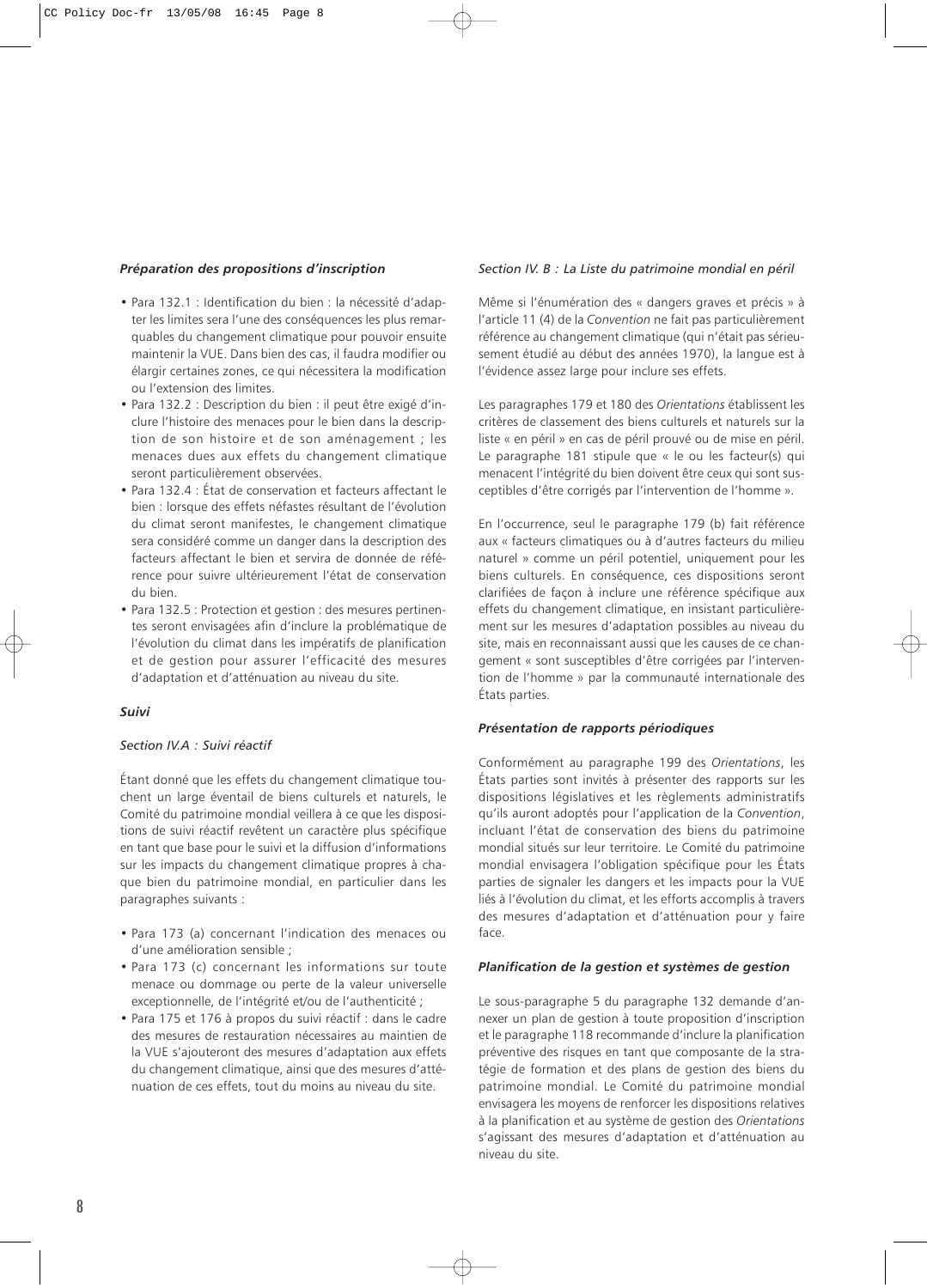# <span id="page-25-0"></span>**Critères d'identification des biens du patrimoine mondial les plus touchés par le changement climatique**

Le Comité du patrimoine mondial et les Organisations consultatives, en concertation avec les États parties, établiront des critères permettant d'identifier les biens les plus menacés par l'évolution du climat. L'identification de ces biens est envisagée dans la décision 29COM 7B.a (Durban, 2005), ainsi que dans la décision 30 COM 7.1 (Vilnius, 2006) selon laquelle le Comité du patrimoine mondial encourage fortement la mise en œuvre de projets pilotes sur des sites spécifiques du patrimoine mondial.

Ces critères seront non seulement invoqués lorsqu'il s'agira d'inscrire des biens sur la Liste du patrimoine mondial en péril, mais ils serviront aussi à définir l'ordre de priorité des évaluations de vulnérabilité et des mesures d'atténuation et d'adaptation. La nécessité d'intégrer ces critères dans les *Orientations* ne sera prise en compte qu'après avoir jugé de leur utilité dans ce domaine.

# **Le principe de précaution appliqué à la prise de décisions du patrimoine mondial dans le contexte de l'évolution du climat**

Vu l'application de plus en plus répandue du principe de précaution dans la politique et le droit international16, le Comité du patrimoine mondial prévoira d'y faire spécifiquement référence dans les *Orientations*. Le fait que l'approche ait été adoptée dans la Convention-cadre des Nations Unies sur le changement climatique est un exemple utile dont l'application en matière de protection et de conservation du patrimoine mondial est évidente. Cette Convention y fait référence à l'article 3 (principes) dans les termes suivants :

« Il incombe aux Parties de prendre des mesures de précaution pour prévoir, prévenir ou atténuer les causes du changement climatique et en limiter les effets néfastes. Quand il y a risque de perturbations graves ou irréversibles, l'absence de certitude scientifique absolue ne doit pas servir de prétexte pour différer l'adoption de telles mesures, étant entendu que les politiques et mesures qu'appelle le changement climatique requièrent un bon rapport coût-efficacité, de manière à garantir des avantages globaux au cours le plus bas possible. Pour atteindre ce but, il convient que ces politiques et mesures tiennent compte de la diversité des contextes socio-économiques, soient globales, s'étendent à toutes les sources et à tous les puits et réservoirs de gaz à effet de serre qu'il conviendra, comprennent des mesures d'adaptation et s'appliquent à tous les secteurs économiques. Les initiatives visant à faire face au changement climatique pourront faire l'objet d'une action concertée des Parties intéressées »17

L'adoption explicite du principe de précaution par le Comité du patrimoine mondial comme élément d'appréciation dans la prise de décision en général incitera les États parties et les Organisations consultatives à utiliser les connaissances émergentes relatives à la mise en œuvre du principe de précaution18 pour traiter plus activement le risque et l'incertitude au moment de prendre des décisions concernant les effets du changement climatique sur les biens du patrimoine mondial.

# Réduction des émissions par la communauté du patrimoine mondial

Cependant que l'objectif principal de la stratégie réactive au titre de la *Convention du patrimoine mondial* est l'adaptation au niveau du site, plusieurs activités menées dans le cadre de la *Convention* et par la communauté du patrimoine mondial ont pour conséquence l'émission de gaz à effet de serre. C'est pourquoi, des options de réduction seront mises à l'étude et des mesures seront prises pour réduire et/ou compenser ces émissions (comme cela a été fait dans le cas du Parc national de Yosemite, Californie, États-Unis), et ces pratiques seront rendues publiques. Le réseau des villes du patrimoine mondial offre une occasion sans précédent de promouvoir et de renforcer l'usage de technologies neutres en carbone et efficaces sur le plan énergétique.

Les mesures d'atténuation comprendront : un programme de recyclage au Centre du patrimoine mondial avec une succession de cibles progressives ; l'application croissante et progressive des technologies de visioconférence et de conférence sur Internet pour parer à la nécessité d'un déplacement ; la réduction progressive de l'usage du papier dans les réunions du Comité en favorisant la diffusion et l'utilisation de documents électroniques ; la réduction progressive du nombre de voyages aériens pour les travaux du Comité et la mise en place d'un processus pour déterminer la nécessité de ces voyages ; des mesures qui prévoient la tenue de réunions neutres en carbone (ex. Christchurch,

<sup>16.</sup> Voir, à titre d'exemple, le principe 15 de la Déclaration de Rio de 1992 sur l'environnement et le développement.

<sup>17.</sup> Article 3 (3) de la Convention-cadre de 1992 sur le changement climatique.

<sup>18.</sup> Voir Trouwborst, A. *Evolution and Status of the Precautionary approach in International Law*, Kluwer 2001; de Sadeleer, Nicolas. *Environmental Principles – From Political Slogans to Legal Rules*. Oxford; Cooney, R. et Dickson, B. *Biodiversity and the Precautionary approach :*

*Risk and Uncertainty in Conservation and Sustainable Use*, Earthscan 2006.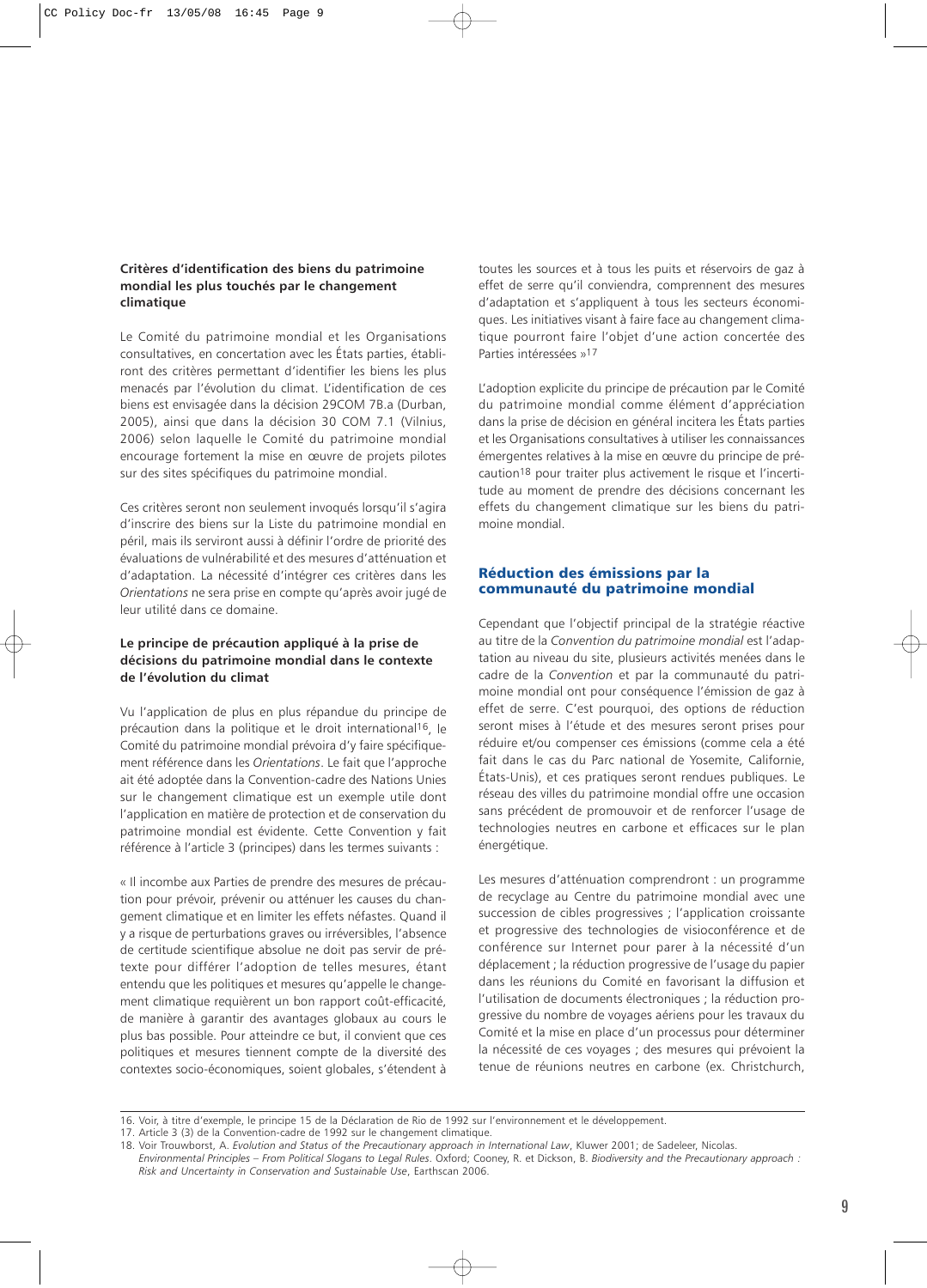<span id="page-26-0"></span>2007) et, dans les cas où l'avion sera le moyen de transport indispensable et inévitable, l'achat de compensations des émissions de carbone calculées sur la base d'un « étalon or », dont le financement sera inclus dans les budgets des réunions.

# **Conclusions**

Les principes directeurs qui se dégagent de ce document d'orientation sont les suivants :

- i. En traitant les impacts du changement climatique sur la valeur universelle exceptionnelle, l'intégrité et l'authenticité des biens du patrimoine mondial, la communauté du patrimoine mondial travaillera en coopération avec d'autres partenaires qui auront aussi la responsabilité, les moyens et les compétences nécessaires pour relever ce défi.
- ii. Le Comité du patrimoine mondial se posera en défenseur d'études pertinentes sur le changement climatique et s'efforcera d'influencer et de soutenir des partenaires qui seront mandatés et dotés de moyens suffisants pour mener à bien ces études.
- iii. Les biens du patrimoine mondial seront utilisés, le cas échéant et si possible, comme un moyen de sensibiliser l'opinion aux impacts du changement climatique sur le patrimoine mondial servant de catalyseur au débat international, et d'obtenir un appui en faveur de politiques d'atténuation du changement climatique, mais aussi de diffuser les meilleures pratiques concernant les évaluations de vulnérabilité, les stratégies d'adaptation, les possibilités d'atténuation et les projets pilotes.
- iv. L'évolution du climat entrera en ligne de compte dans tous les aspects relatifs à la proposition d'inscription, à la gestion, au suivi et à la présentation de rapports sur l'état de conservation de ces biens.
- v. En étudiant la menace que pose le changement climatique pour la valeur universelle exceptionnelle, l'authenticité et/ou l'intégrité d'un bien du patrimoine mondial, le Comité du patrimoine mondial utilisera les instruments (Liste du patrimoine mondial en péril) et les processus existants (suivi réactif, rapports périodiques) de la *Convention* et de ses *Orientations*. Une fois les *Orientations* révisées, le Comité verra s'il convient d'inclure des références spécifiques au changement climatique.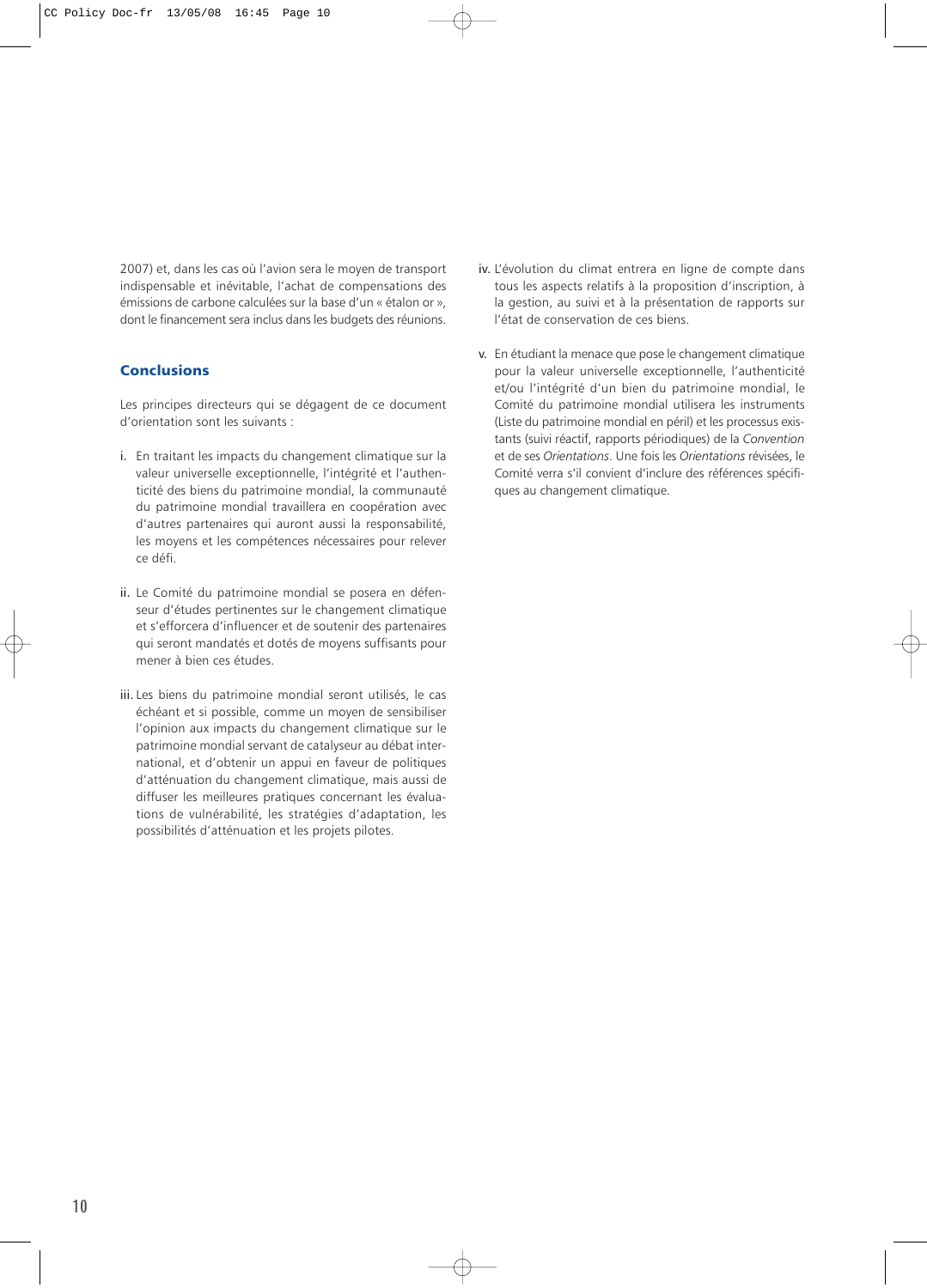<span id="page-27-0"></span>Annexe 1

# Priorités de recherche spécifiques

# **Patrimoine naturel**

Afin d'établir les priorités d'une gestion adaptée au changement climatique, les recherches suivantes sont particulièrement indiquées pour les biens naturels du patrimoine mondial :

#### 1. De manière générale :

- Identifier les biens naturels du patrimoine mondial les plus exposés au risque d'impact du changement climatique afin de pouvoir définir plus clairement les priorités des stratégies globales destinées à éviter ou atténuer ces effets.
- Identifier les systèmes d'évaluation et de suivi les mieux adaptés pour permettre une meilleure détection du changement climatique et de ses impacts sur les biens naturels afin de projeter la façon dont ces impacts mettront en péril les valeurs du patrimoine mondial dans le temps et l'espace.

#### 2. Recherches relatives au critère (vii) de « beauté » :

• Identifier en quoi l'évolution du climat affecte les valeurs esthétiques et panoramiques dans le cas des chutes d'eau et des zones humides, à travers les modifications des événements météorologiques extrêmes, des incendies et des régimes hydrologiques, des processus et autres modèles de paysage et de végétation. Identifier également en quoi l'évolution du climat peut affecter les phénomènes naturels exceptionnels tels que les migrations et les concentrations d'espèces sauvages à travers les variations saisonnières des paramètres climatiques, des incendies et des régimes hydrologiques, la disponibilité de nourriture et les cycles de nutriments.

# 3. Recherches relatives aux impacts sur le critère (viii) de « géodiversité » :

• Identifier les effets potentiels directs et indirects du changement climatique sur les valeurs géomorphologiques, géologiques et fossiles, qu'il s'agisse de l'élévation du niveau de la mer et des modifications des phénomènes climatiques extrêmes, des incendies et des régimes hydrologiques (important pour les grottes), de la dégradation et de l'érosion (important pour les fossiles).

# 4. Recherches relatives aux impacts sur les critères (ix) et (x) de « biodiversité » :

- Identifier à l'intérieur des biens les espèces et les écosystèmes les plus exposés aux risques de changement climatique (espèces dont l'aire de répartition est limitée en altitude, récifs coralliens et glaciers).
- Identifier la sensibilité au climat des espèces et des écosystèmes pour obtenir une indication plus précise des valeurs les plus exposées au changement climatique (dus par exemple aux incendies, aux espèces envahissantes, à la sécheresse, etc.) et mesurer aussi le degré de corrélation trop élevé entre le changement climatique (direction, magnitude, taux, moyennes par opposition aux extrêmes) et les valeurs spécifiques. La compréhension des seuils climatiques des communautés et des espèces clés est essentielle pour planifier des réponses de gestion efficaces.
- Identifier des « zones refuges » pour les valeurs de biodiversité à l'intérieur et à l'extérieur des biens. Étant donné que les processus évolutifs permanents représentent une valeur en soi, il est important d'avoir une idée de l'endroit où les écosystèmes sont les plus à même de s'adapter à un changement du climat sans entraîner une perte significative de leurs fonctions, de leurs composants et de leurs structures.
- Identifier les biens les plus menacés au regard des critères (ix) et (x), ainsi que les moyens d'éviter ou d'atténuer les impacts.

# 5. Recherches relatives aux impacts sur l'intégrité (dimension, forme, limites, zones tampons, gestion, mise en péril, etc.) :

- Identifier les principaux impacts directs et indirects du changement climatique sur l'intégrité de bien spécifiques et la manière dont ces recherches peuvent être utilisées au mieux pour guider les décisions locales prises en matière de gestion au niveau du site.
- Identifier les meilleurs moyens d'établir une connectivité entre les biens et les paysages environnants (en créant, par exemple, des couloirs d'habitat et des zones tampons) pour améliorer la résilience des espèces et des communautés.

# 6. Autres recherches relatives aux biens naturels du patrimoine mondial :

• Identifier la manière dont les biens participent à l'émission, à la séquestration et au stockage de gaz à effet de serre. Cela aiderait à reconnaître les valeurs en carbone des forêts et autres biens pour accroître les moyens de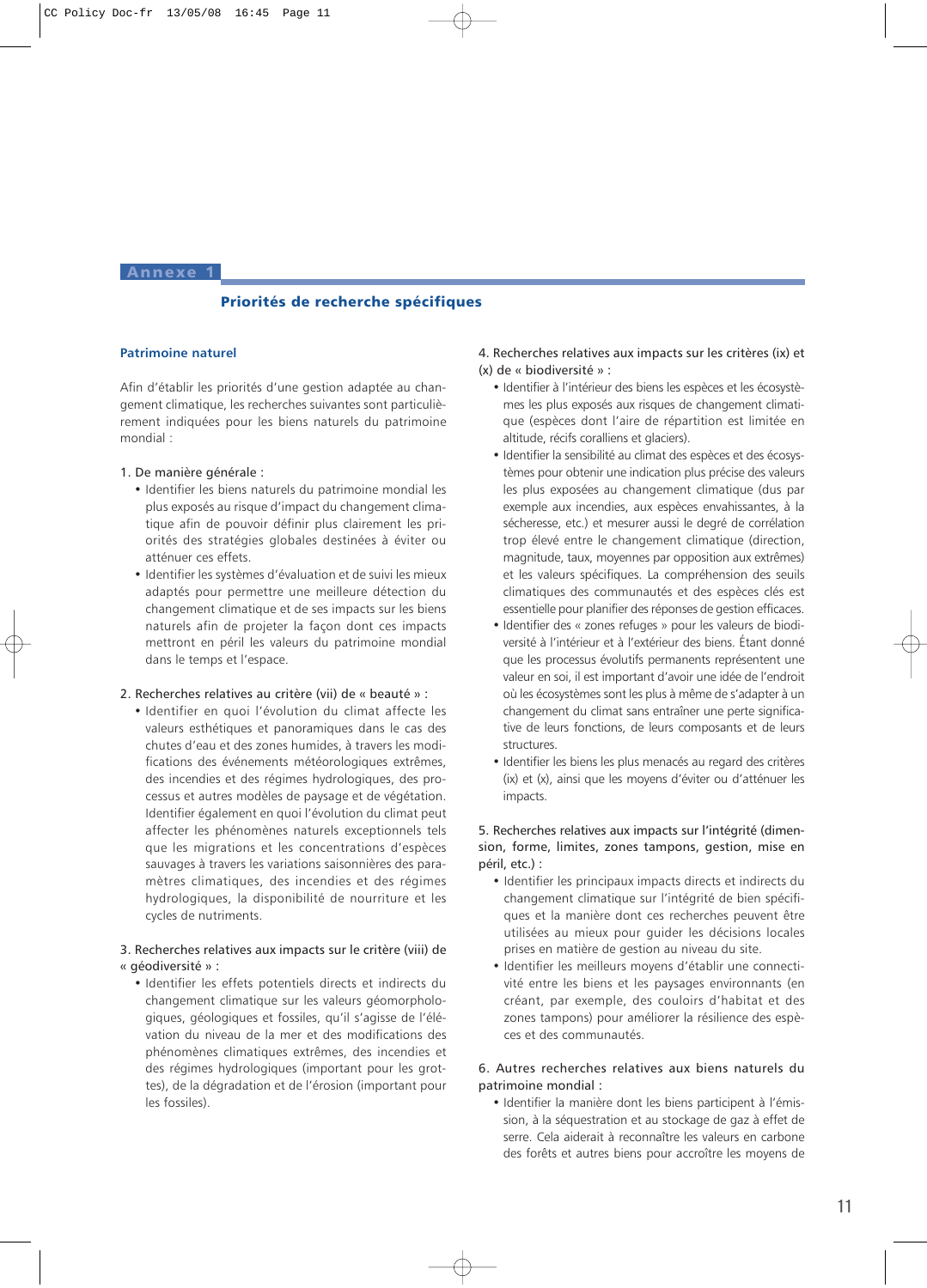pression en matière de conservation et le potentiel de financement durable grâce à des projets de compensation en carbone.

# **Patrimoine culturel**

Les recherches suivantes en matière de patrimoine culturel sont indispensables pour pouvoir établir les priorités dans le cadre d'une gestion répondant à l'évolution du climat :

- Comprendre la vulnérabilité des matériaux (intérieurs, extérieurs, enterrés) aux variables climatiques (par exemple, les effets dus à un excès ou à un manque d'humidité).
- Comprendre comment il convient d'adapter les pratiques et les matériaux traditionnels à des événements météorologiques extrêmes et à un changement de climat.
- Mettre au point des techniques et des méthodes à sûreté intégrée pour contrôler l'impact du changement climatique sur les biens.
- Comprendre les effets du changement climatique qui sont à l'origine de transformations sociales, qu'il s'agisse de mouvements de populations, de déplacements de communautés, de leurs pratiques, leurs modes de subsistance et leur relation avec leur patrimoine.

Les futurs besoins de la recherche dans le domaine du changement climatique et du patrimoine culturel mondial se résument en cinq thèmes :

- Compréhension de la vulnérabilité des matériaux
- Évolution du suivi
- Modélisation et projection de l'action du climat
- Gestion du patrimoine culturel
- Prévention des dommages

Les besoins de la recherche ont été identifiés à partir de déclarations publiques, de scientifiques, de gestionnaires du patrimoine et de décideurs. Malgré l'importance que leur accorde la région européenne où ont été lancés deux projets de recherche scientifique sur les impacts du changement climatique sur le patrimoine culturel – *Engineering Historic Futures (Royaume-Uni)* et *Global Climate Change Impact on Built Heritage and Cultural Landscape (UE)* – les priorités vont également au patrimoine mondial.

### 1. Compréhension de la vulnérabilité des matériaux :

L'interface environnement-matériaux est un domaine où les besoins de la recherche sont primordiaux. Les aspects essentiels se rapportent aux effets dus au manque ou à l'excès d'humidité et aux variations de température, mais aussi à l'amplification des mécanismes de transformation tels que la cristallisation du sel dans les matériaux et les modifications biologiques à la surface des matériaux. La recherche scientifique sur l'impact de phénomènes météo-

rologiques extrêmes (pénétration des pluies, températures estivales élevées et charges de chlorure) sur les pratiques et les matériaux traditionnels est nécessaire pour justifier la transformation d'un mode de vie qui risque de ne plus être viable. Un suivi intersectoriel devrait être utilisé pour établir des indicateurs d'impact clés en termes d'échelle, de durée et de conception. L'étude des biens et des bâtiments individuels est nécessaire pour mieux comprendre quelles sont les surfaces d'un monument les plus vulnérables, enrichir les connaissances sur le comportement des matériaux et répondre aux transformations environnementales internes comme fonction du climat extérieur.

#### 2. Évolution du suivi :

Il est important de reconnaître la somme de données et d'instruments déjà disponibles dans des domaines complémentaires du patrimoine culturel, ne serait-ce qu'en géoarchéologie et en microbiologie. Il faut développer ces études, bien que des recherches clairement spécifiques s'imposent dans la mesure où il y a une insuffisance générale des connaissances sur les effets du changement climatique et le patrimoine culturel. À l'heure actuelle, il n'existe pas non plus de normes établies, de protocoles, d'indicateurs ni de base de données sur le patrimoine culturel et l'évolution du climat. Cela laisse à penser qu'il faudrait orienter les besoins de la recherche dans deux directions : mesurer l'impact du changement climatique à l'échelon local, notamment dans les villes où il y a des concentrations de population et de patrimoine culturel, et développer de nouveaux outils à partir de technologies avancées, qui soient cependant simples à utiliser sur place, pour pouvoir suivre les transformations et valider les décisions en matière de conservation. Il faut des appareils de détection à la fois peu coûteux et résistants, mais il est aussi important de faire beaucoup de progrès dans le développement technologique en privilégiant les systèmes de détection à distance tels que la biodétection en phase gazeuse. Cela permettra au petit groupe de scientifiques travaillant dans cette discipline de fournir un support à distance aux gestionnaires de sites qui accordent la priorité à la transformation gérée du patrimoine culturel.

#### 3. Modélisation et projection de l'action climatique :

Les recherches concernant le changement climatique et le patrimoine culturel, même au niveau européen, en sont à leurs balbutiements. Elles se concentrent sur les larges impacts du changement climatique régionaux et non sur l'impact produit sur les ensembles et les bâtiments individuels. Il est nécessaire de classer les probabilités de dommages causés à des biens spécifiques, mais pour cela il faut utiliser des ensembles de modèles climatiques et faire des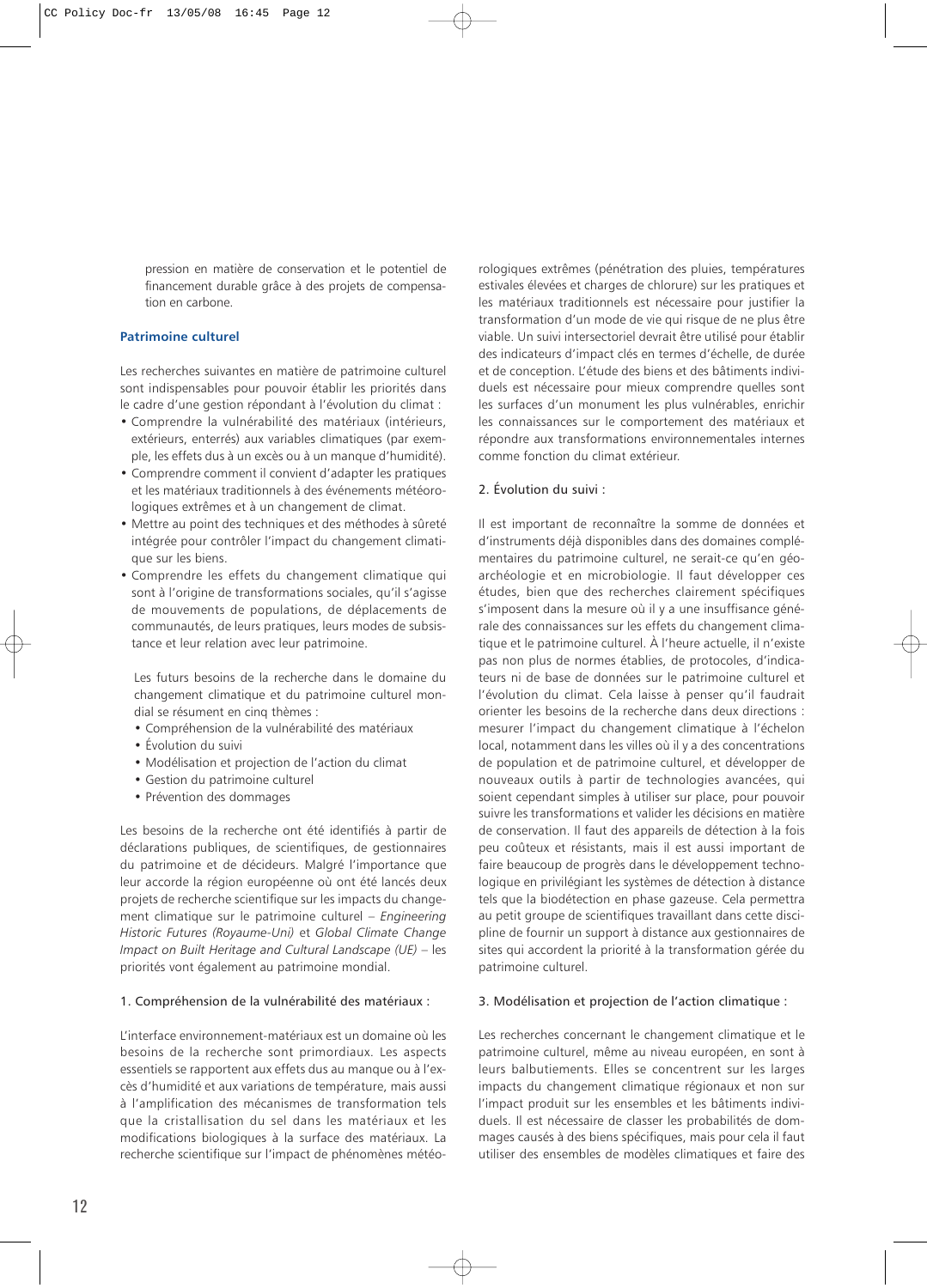recherches sur des modèles de climat en réseau secondaire. Cette approche offrirait une bien meilleure résolution spatiale que le réseau de 50 km en usage. Une simulation sur ordinateur doit être mise au point pour mieux faire comprendre aux gestionnaires de sites les effets potentiellement catastrophiques d'événements sporadiques et extrêmes sur les biens, et utiliser la gestion des risques pour prévoir l'effet des catastrophes naturelles sur des biens spécifiques du patrimoine mondial. Les travaux de recherche sur la préparation aux catastrophes doivent donc porter sur la reconnaissance des dangers, la quantification et la priorité à accorder aux risques liés au changement climatique.

# 4. Gestion du patrimoine culturel :

On distingue trois grandes catégories d'environnement climatique du patrimoine culturel : extérieur, intérieur et enterré. L'utilisation de ces catégories offre l'avantage de se protéger contre l'hypothèse selon laquelle une solution technique est universellement applicable. Il est utile d'inciter le public à réfléchir en même temps à la valeur des biens culturels et naturels, comme étant intégrale à titre réciproque et pour la qualité de la vie. Le fait d'instaurer une dépendance mutuelle, s'il y a lieu, permettra l'échange de données scientifiques pertinentes entre les scientifiques et les gestionnaires des deux catégories de biens, car on ne peut pas attendre que toutes les recherches soient faites pour entreprendre des réformes de gestion en réponse au changement climatique. Le développement de synergies et de la coopération est vital dans ce domaine complexe.

#### 5. Prévention des dommages :

Tout le patrimoine culturel doit être considéré comme étant totalement vulnérable à d'importantes catastrophes naturelles et à des phénomènes liés au changement climatique. Même s'il n'est pas tout le temps possible d'empêcher les dégâts de se produire, il est impératif d'entreprendre des recherches pour éviter des catastrophes, au moins dans certaines circonstances.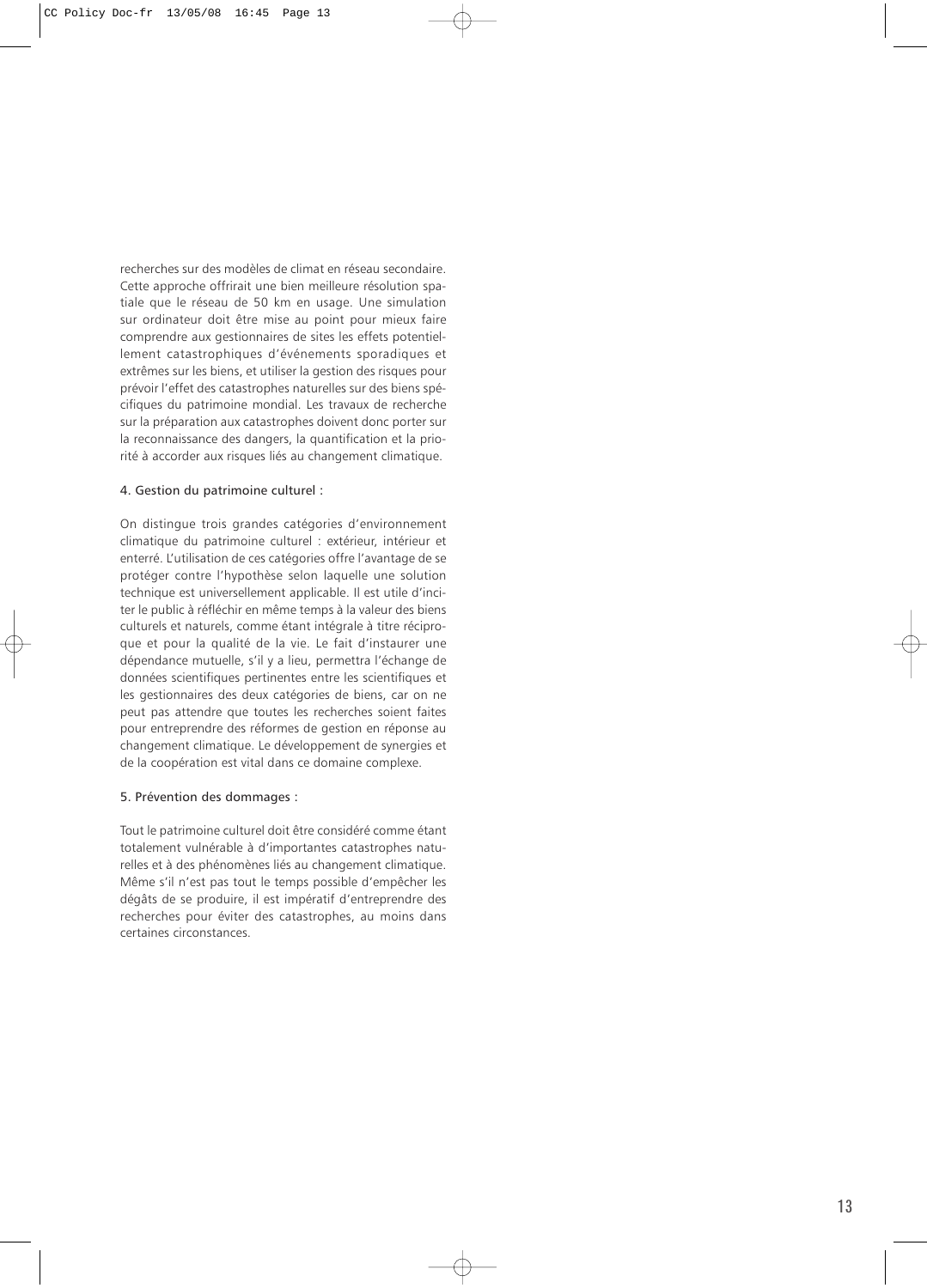#### <span id="page-30-0"></span>Annexe

# Examen de questions juridiques spécifiques

*1. Doit-on inscrire un site sur la Liste du patrimoine mondial sachant que sa valeur universelle exceptionnelle potentielle risque de disparaître en raison des effets du changement climatique ?*

L'inscription des biens est souvent fondée sur plus d'un critère. Si une ou plusieurs valeurs disparaissent, les Organisations consultatives et le Centre du patrimoine mondial peuvent procéder à une évaluation et, s'il le faut, effectuer une mission et soumettre un rapport. Les modifications des limites et des critères peuvent se faire, si besoin est, conformément aux paragraphes 163 à 165 des *Orientations*. En cas de modification des critères, un processus de nouvelle proposition d'inscription doit avoir lieu en vertu du paragraphe 166. Si leur VUE disparaît complètement, les biens peuvent alors être rayés de la Liste, comme le stipulent les *Orientations* aux paragraphes 192 à 198.

*2. Un site devrait-il être inscrit sur la Liste du patrimoine mondial en péril ou être rayé de la Liste du patrimoine mondial en raison des impacts qui échappent au contrôle de l'État partie concerné [au cas où ces impacts ont entraîné une grave détérioration ou une perte de la VUE] ?*

L'inclusion sur la Liste du patrimoine mondial en péril d'après l'article 11(2) dépend des menaces pesant sur la VUE. La provenance du danger est hors de question. Dans ce cas, un site peut être inscrit sur la Liste en péril même si les impacts échappent au contrôle de l'État partie concerné. Le Comité du patrimoine mondial a demandé que des critères spécifiques soient établis pour inscrire sur la Liste du patrimoine mondial en péril les biens qui sont les plus menacés par le changement climatique. Ce même raisonnement vaut pour le retrait potentiel de la Liste.

*3. La* Convention *et les* Orientations *qui y sont associées, devraient-elles envisager sérieusement le fait que pour certains biens naturels, il sera impossible de maintenir la VUE « originale » pour laquelle ils ont été initialement inscrits sur la Liste du patrimoine mondial, même si des stratégies d'adaptation et d'atténuation efficaces sont appliquées, ce qui nécessite donc une évaluation « évolutive » de la VUE ?*

La VUE est régulièrement évaluée selon le processus de suivi et de présentation de rapports. Le paragraphe 181 fait référence à des mesures correctives en matière législative ou administrative telles que l'annulation d'un grand projet de travaux publics ou l'amélioration du statut juridique d'un bien. Ainsi, dès lors que la VUE aura fluctué ou évolué, il conviendra de s'en remettre au jugement professionnel des Organisations consultatives et au jugement du Comité du patrimoine mondial pour savoir s'il faut soumettre une nouvelle proposition d'inscription conformément au paragraphe 166.